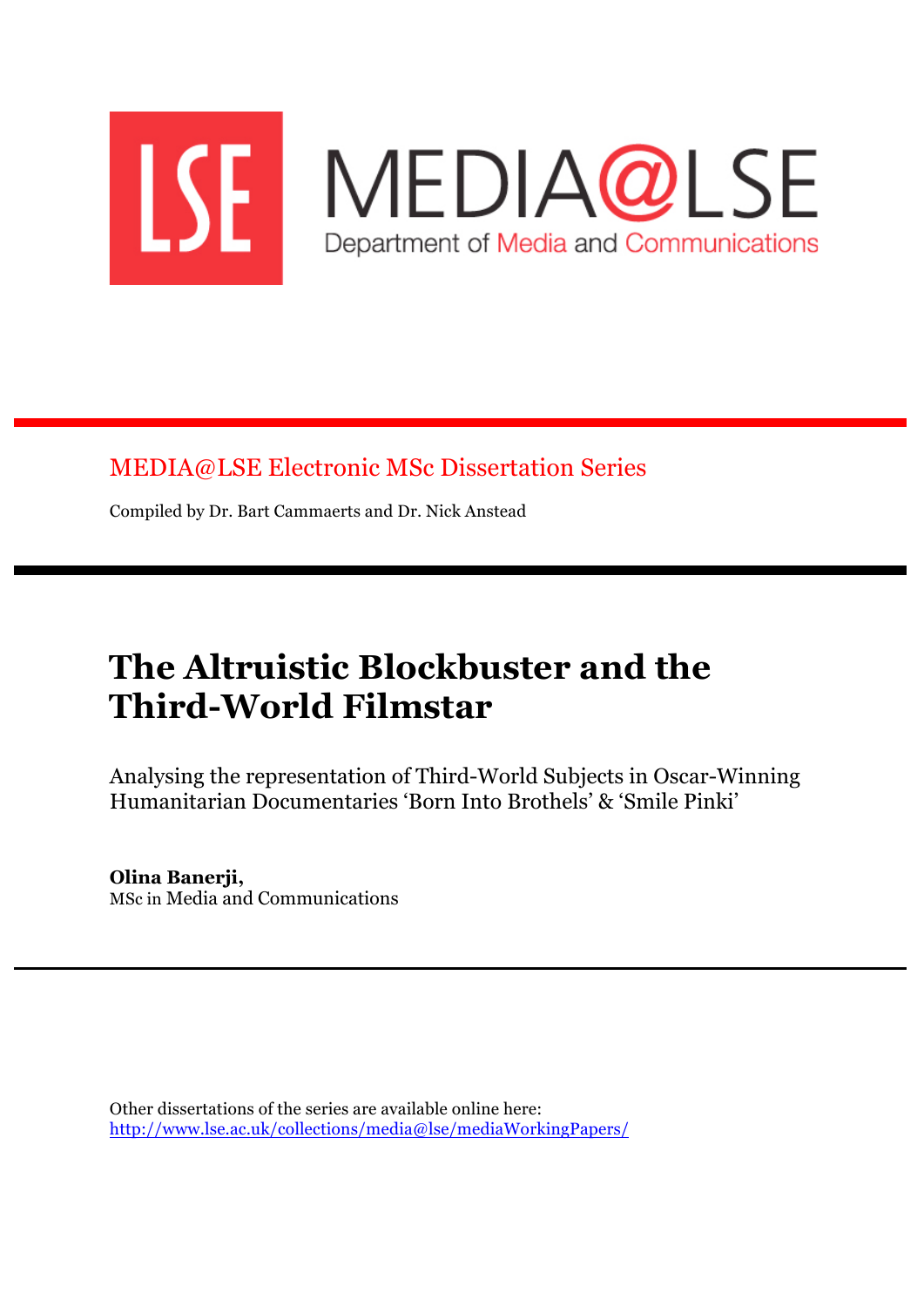**Dissertation submitted to the Department of Media and Communications, London School of Economics and Political Science, August 2010, in partial fulfilment of the requirements for the MSc in Media and Communications. Supervised by Dr Shani Orgad.**

Published by Media@LSE, London School of Economics and Political Science ('LSE'), Houghton Street, London WC2A 2AE. The LSE is a School of the University of London. It is a Charity and is incorporated in England as a company limited by guarantee under the Companies Act (Reg number 70527).

Copyright in editorial matter, LSE © 2011

Copyright, Olina Banerji © 2011. The authors have asserted their moral rights.

All rights reserved. No part of this publication may be reproduced, stored in a retrieval system or transmitted in any form or by any means without the prior permission in writing of the publisher nor be issued to the public or circulated in any form of binding or cover other than that in which it is published. In the interests of providing a free flow of debate, views expressed in this dissertation are not necessarily those of the compilers or the LSE.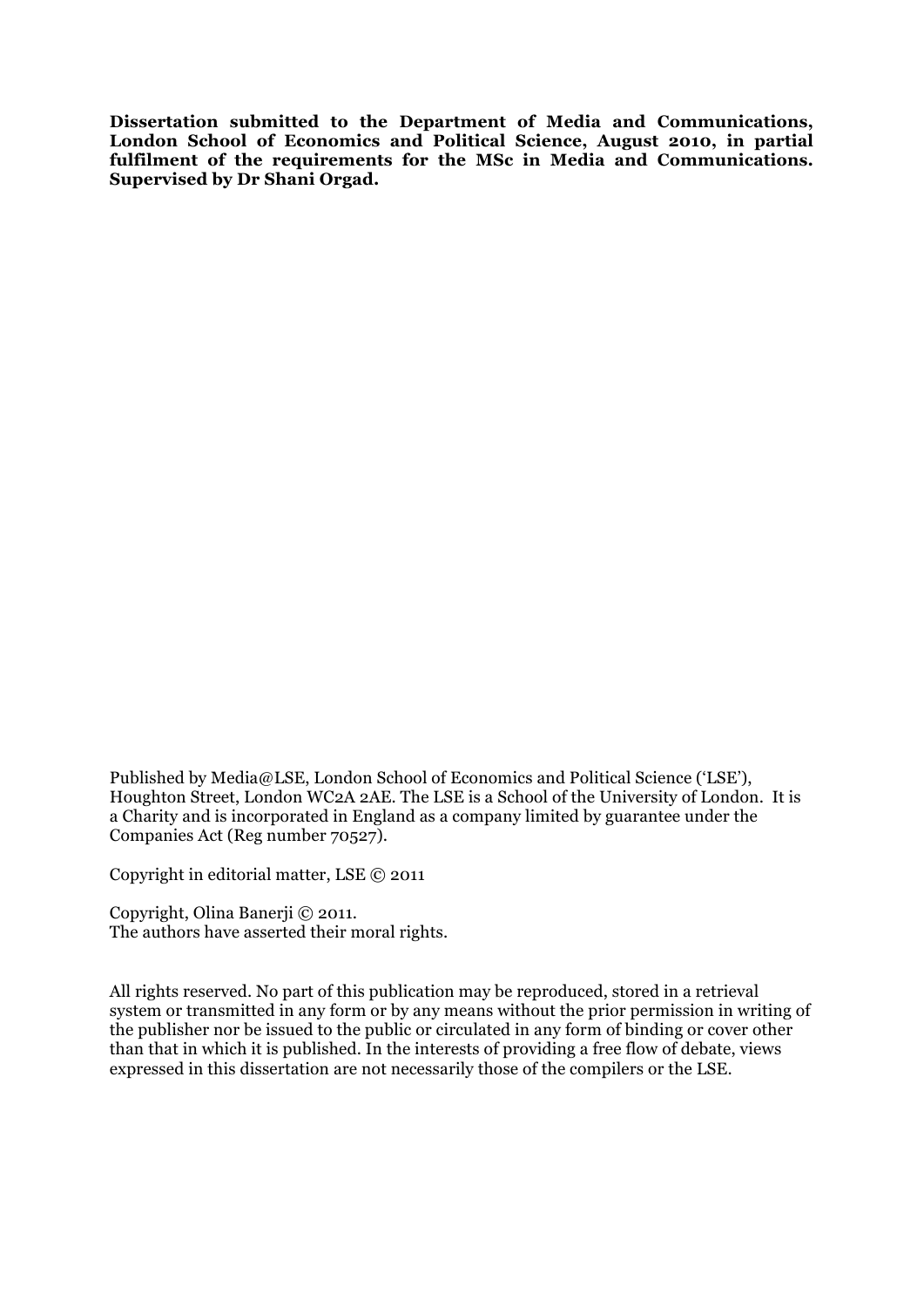## **The Altruistic Blockbuster and the Third-World Filmstar**

Analysing the representation of Third-World Subjects in Oscar-Winning Humanitarian Documentaries 'Born Into Brothels' & 'Smile Pinki'

### **Olina Banerji**

#### **ABSTRACT**

This essay is set in the larger context of *Slumdog's Millionaire's* phenomenal success at the Oscars in 2008. The aim was to discern how a hierarchy of knowledge created about the Third-world sufferer is reinforced through images that are historically relevant and operational. By analysing two Oscar-winning documentaries – Born Into Brothels (2004) and Smile Pinki (2008), this essay looks at how a 'regime of meanings' about Third-World subjects is created through cinematic mediums that make claims to 'realistic representation' , and to what extent the image economy of the suffering 'Other' is enhanced.

Furthermore, this research topic connects 'truth-claims' made in the documentaries to ideological narratives surrounding Third-World development, and how post-modern critiques of both have led to an academic and political distrust in the 'facts' they produce. This essay is especially concerned with the relations of dominance and resistance within First-World representations of Third-World sufferers, when viewed through the lens of postcolonialism, Orientalism and stereotyping. These documentaries, both of which deal with the plight of children in India, are contextualized within the 'politics of pity' and the larger humanitarian ethic that creates geographical zones of givers and receivers. The *'cinematic space of humanitarianism'* is put forward as a theoretical/conceptual tool to assess the levels of agency given (through voice and images) to Third -World subjects in representing themselves.

These films are read discursively to deconstruct the rhetorical strategies behind image – making, which both reflect and are constitutive of global power structures. It was found that these humanitarian documentaries transcend their traditional roles of observation and enmesh themselves in political relationships of responsibility and control over their subjects. Through the use of children, the gaze upon the Third-World infantalises it, and creates the 'need' for an intervening Western philanthropist. However, simultaneously, the First-World gaze is countered when the children appropriate the screen-space to create their own narratives. The theme of self-empowerment runs through both these films, even though they never reach completion because of implicit tensions of agency in representing the 'Other'. The essay concludes with the need to analyse through audience research, how viewing positions can help empower communities within the Third-World.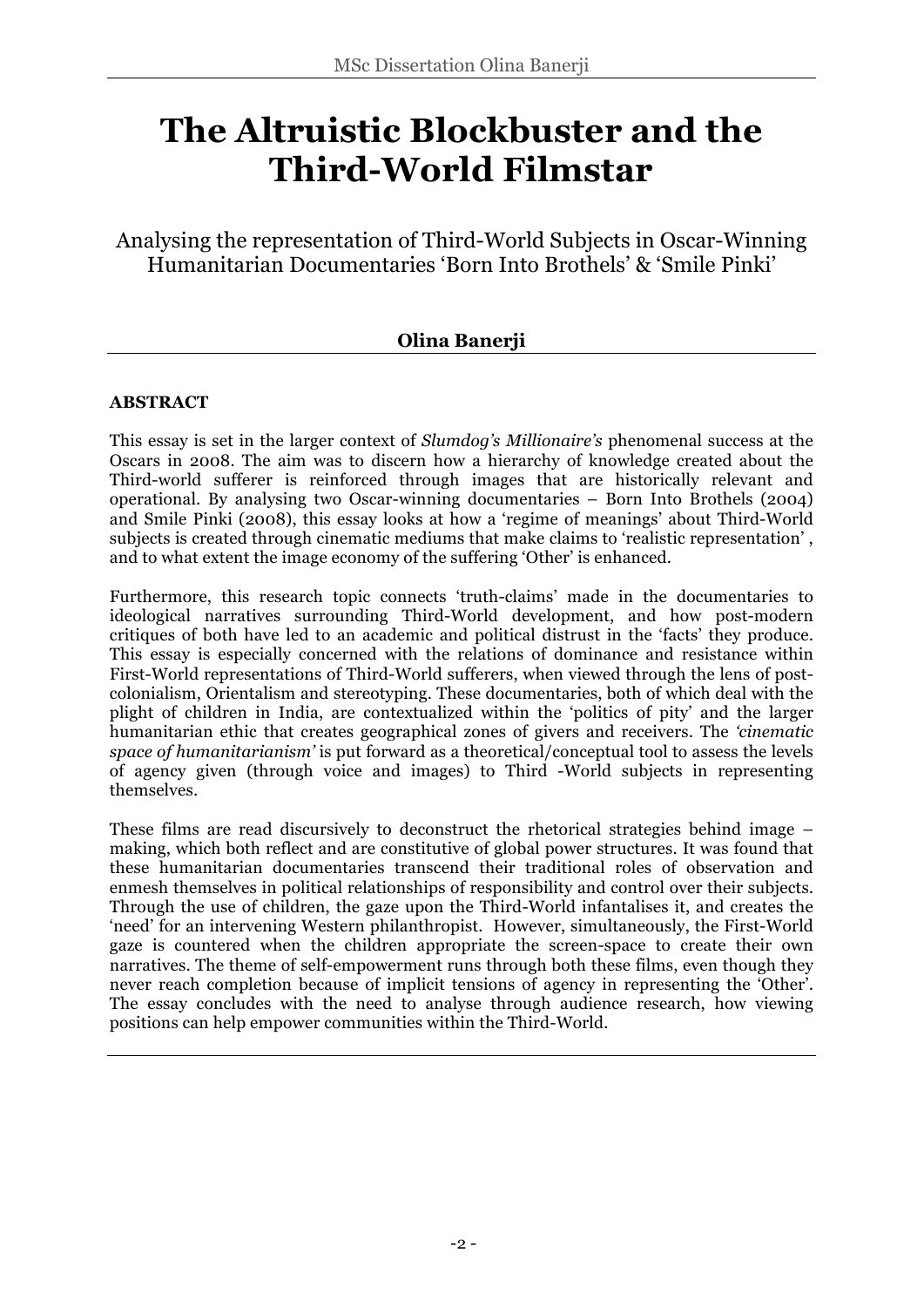#### **INTRODUCTION**

"It's worthwhile to remember we did not tell an Indian story and force the world to recognise it. They told us an

Indian story and forced us to applaud it. "

- Tarun Tejpal, Tehelka Magazine, 2009

As the narrative of Third-World suffering unfolds across Western screens of representation, identity-creation becomes a function of those that lie on the other side, those who are given the power to observe from a distance, who have the agency to tell the 'truth' about the disaster-struck, the perennially poor, the a-historical victims of a savage and exotic world order. While cashing in on its success at the Oscars in 2008, what Danny Boyle's mini-epic *Slumdog Millionaire*<sup>1</sup> also did was to expand the contentious political debate behind representation of a Third world society by a 'foreign' filmmaker, thus creating 'spectator' positions within the global hierarchies of viewing (Chouliaraki, 2006).

The critical statement that opens the discussion summarises the crux of this debate and berates *Slumdog* as an 'unrealistic' picture of Indian modernity. What irks the writer especially is the phenomenal success the film had in rousing the world's desire to know more about India. Ironically, this imagistic representation, he claims, did little to actually improve the West's conception of India as anything beyond an irrational world of Oriental despots, destitute children and social inequalities- while being hegemonically concealed in a cinematic super-story of hope and the 'underdog'. The emphasis on 'telling a story' about India is extremely pertinent to the questions that this essay hopes to raise and make relevant to the current debates about representing the 'Third-World'. The concept of telling stories about 'them', who are seen as frozen in a timeless inferiority to the West (Said, Orientalism, 2003), is a fascinating one, and needs to be evaluated in context of major economic and political shifts in global power.

My research agenda, set within the broader context of *Slumdog's* controversial success, moves away from popular culture versions of the Third-World, focusing instead on the genre of documentaries, and evaluates how even a 'neutral' space of representation and observation is marked with political, social and economic power relations. The two documentary films chosen for analysis are a) *Born Into Brothels* and b) *Smile Pinki.* Both Oscar winning, these films are evaluated as commentaries on the state of humanitarian infrastructure in India, and the predominant characterisation of the post-colony as a society of sufferers. Critical Discourse Analysis (Fairclough, 1995), in combination with Visual Analysis and

 $\overline{a}$ 

<sup>1</sup> Won the Academy Award for 'Best Motion Picture' in 2008.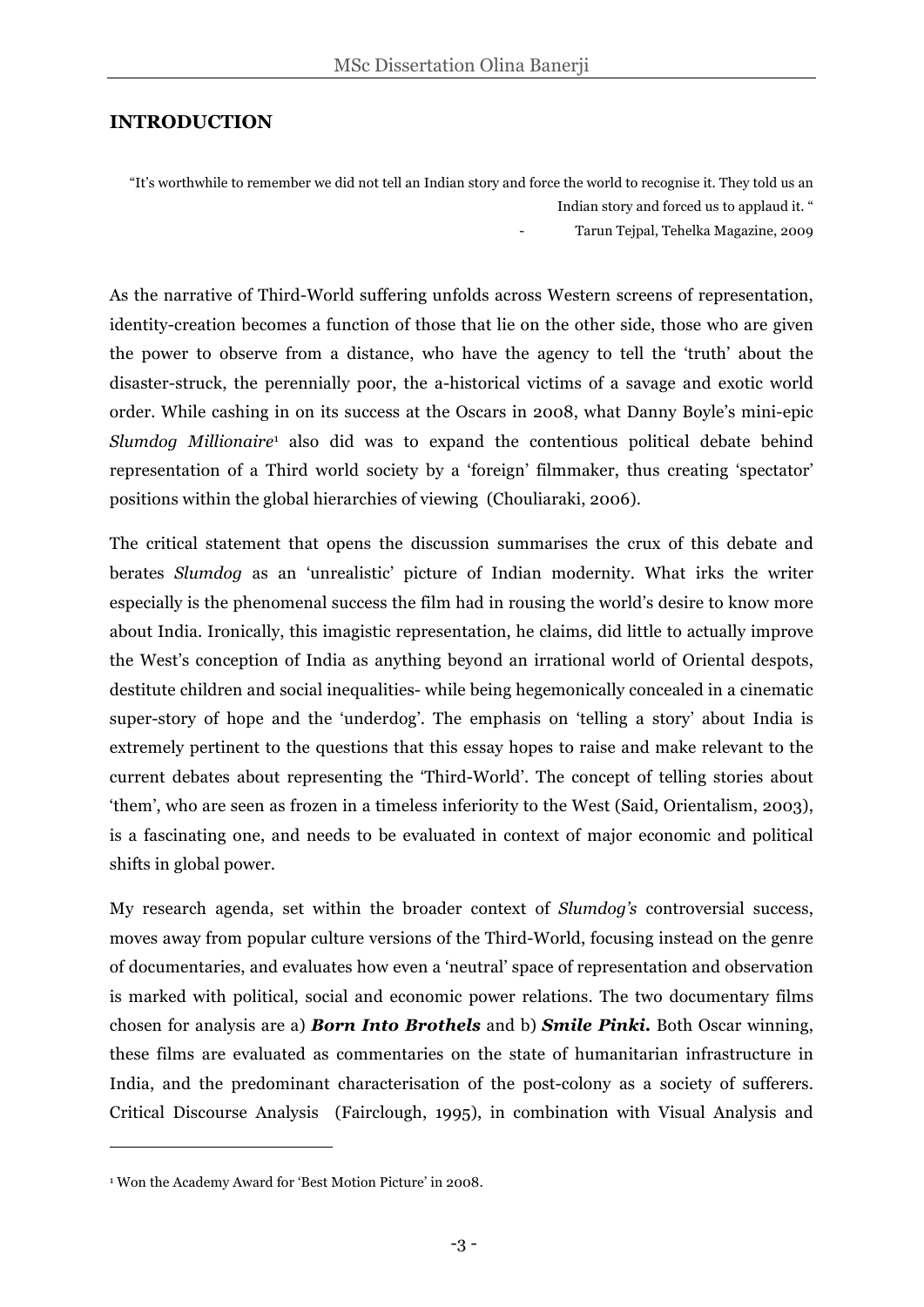Chouliaraki's (2006) 'Analytics of Mediation' are employed to discern whether attempts made towards self-representation by Third-World subjects in these films open up alternative ways of defining them. Set within the frame of historical depictions of suffering that inform international aid campaigns and developmental practices, the research agenda involves looking at the **choices** made in representing the Third-World sufferer, and whether these choices are constitutive of the 'politics of pity' (Boltanski, 1999) that dictate global viewing patterns of the 'Other'.

The cultural capital (Barker, 2004) of documentaries, while inarguably much less impacting than conventional Hollywood productions, are equally relevant cinematic spaces of study and more challenging terrain to analyse the residual ideologies of colonialism and development in. Documentary images are self-validating, by virtue of their genre (Nichols, 1991 ; Ruby, 2000), and thus are often placed above debates over agency, voice, narrative authority and power relations with the 'Other'. My argument here is that they promote *one version of the truth*, and the violence in representation is made pertinent when these 'truths' become part of rigid knowledge and belief systems (Shohat & Stam, 1994) about the Third-World.

Rosenthal's ( 1998) claim that this documentary space, when it intrudes a Third -World 'reality' must be ambivalent and fragmented, is evaluated as part of the research design, in order to discern whether the constant struggle over meanings and images is a challenge to homogenous Western superiority - how far they reaffirm or deconstruct conventions of agency and voice within the 'cinematic space of humanitarianism'.

Ranked 78th in the Newsweek Poll for the 'World's Best Countries'2, India grapples with the dual identity of being an emergent global power, while wrestling with issues of stark income, class and gender inequalities, and social exclusion within communities. Thus, the translation of the country into images creates an unavoidable split between the various 'realities' of modern Indian life, as both empowering and disempowering images are used as frames for viewing India.

Tejpal's (2009) accusations against Slumdog become part of a larger debate over the cinematic practices used to represent India on a (decidedly) hierarchical global media platform. My argument is that to dismiss these representations outright as negative or false, is to 'fossilize' India (like we argue these documentaries do) by denying the material conditions of poverty and underdevelopment. Thus this project is undertaken to determine if there are means of alternative representation, (while still within the subjective parameters of

 $\overline{a}$ 

<sup>2</sup> For this special survey, then, NEWSWEEK chose five categories of national well-being—education, health, quality of life, economic competitiveness, and political environment—and compiled metrics within these categories across 100 nations.( http://www.newsweek.com/2010/08/16/best-countries-in-the-world.html)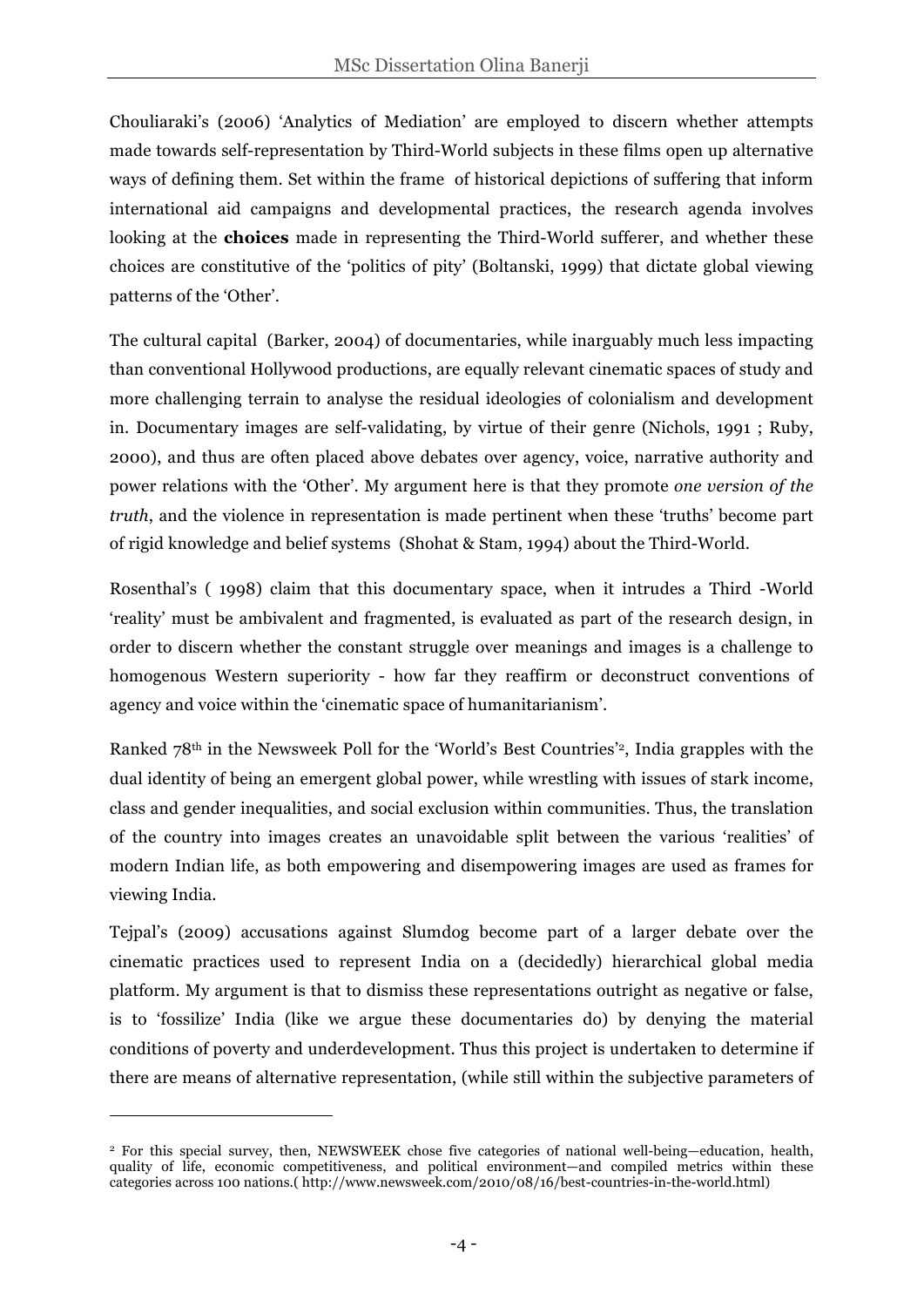global viewing) where the Third-World can create its own narrative of development and progress.

On a personal level, the disjunction between my own reception of *Slumdog* and that of my First- World colleagues pushed me towards a research question which deals with the epistemological portrayal of India on Western screens and whether there are other 'ways of looking' at Third-World reality. On being questioned about 'what India's really like', I have failed each time to satisfy myself with a comprehensive answer. Thus the drive and purpose behind this research is to evaluate why humanitarian narratives necessarily undermine the role of Third-World actors as agents of their own emancipation and whether these documentaries open up spaces for subverting global power positions. The aim is also to evaluate if there are any means by which the complex fragmented identity of a nation can be presented through the genre of the documentary any better than a grand, Hollywood fairytale like the one Danny Boyle, according to Tejpal, forced us to 'applaud'.

## **THEORETICAL CHAPTER**

 $\overline{a}$ 

### **Background to the Documentaries**

I – **Smile Pinki,** (dir. Megan Meylan, 2008), produced by HBO films, is a 39-minute documentary that deals with the story of Pinki and Ghuttru, among several other Indian children born with cleft lips. The film is based in one of India's poorest states, Uttar Pradesh and documents the journey undertaken by these children from their villages to the city of Benaras, where a charitable hospital, funded by the SmileTrain organization, provides free surgery to children born with cleft lips. The film is an exploration into the social circumstances of the sufferers before and after the surgery and ends with the assimilation of the ostracized children into their respective village communities. The film won an Oscar in 2008 for the Best Short Documentary and has become the principle promotional tool for the **SmileTrain3** organization.

II – **Born Into Brothels**, ( dir. Zana Briski and Ross Kaufman, 2004), produced by Red Light Films, in association with HBO, is a 85 - minute documentary feature, which revolves around the children of sex-workers in Sonagachi, and their interaction with an American photographer from NYU, Zana Briski. The film documents the lives of these children inside the brothels and their attempts at emancipation and escape through Briski's photography classes. The film is shot over several years in the red light district of Calcutta and won an Oscar for the Best Documentary feature in 2004. The makers of the film since then have been instrumental in starting **Kids-with-Cameras**, a charity that auctions the photographs taken by the children of the brothels, the proceeds of which go towards funding their education. The film was not released in India to protect the identity of the actors in the film.

<sup>3</sup> SmileTrain is a single goal international charity dedicated towards eradicating the problem of cleft lips from all developing nations. They work by training local doctors with the surgical procedure and work through international donations.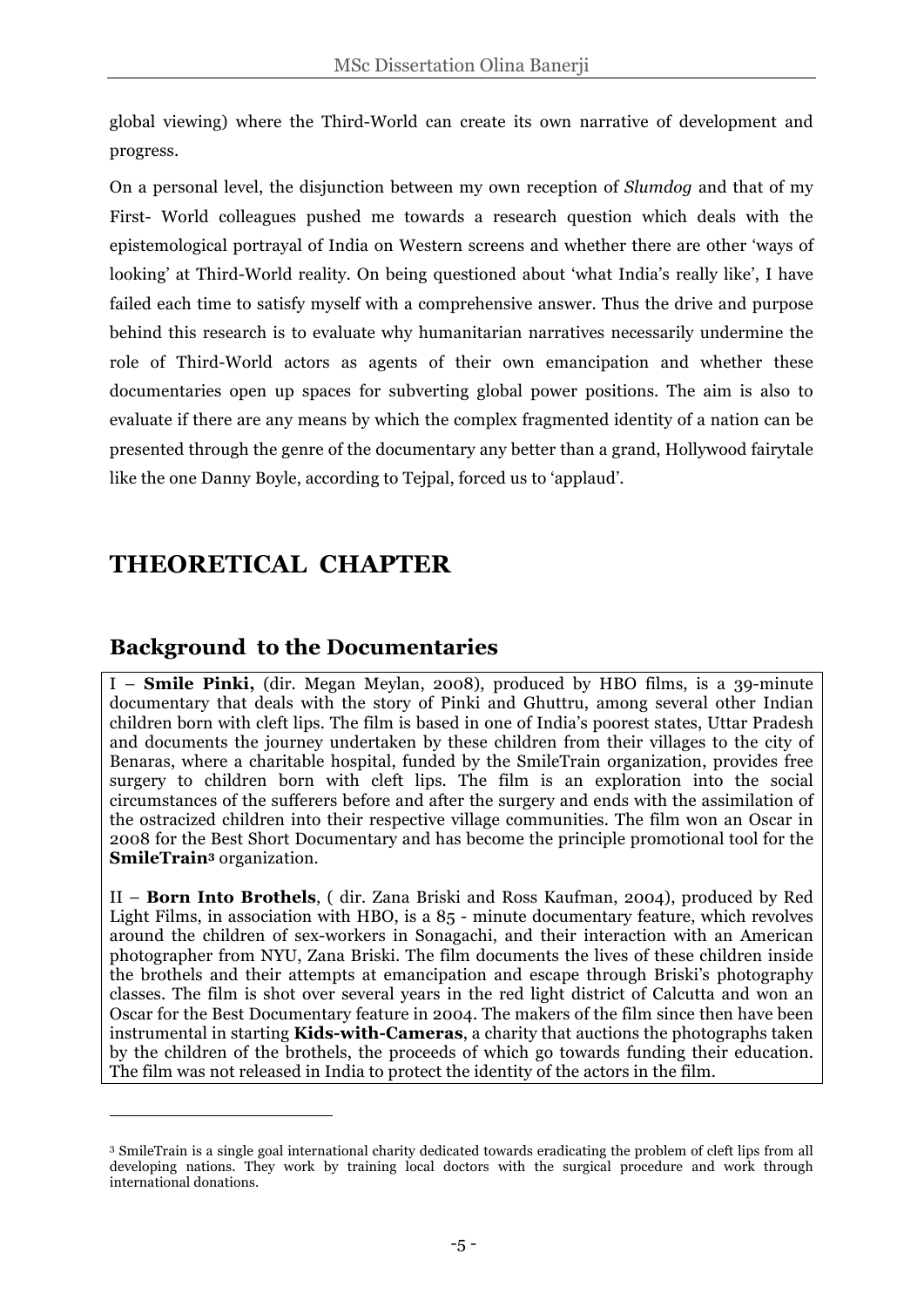### **Literature Review**

The literature reviewed for this essay is presented in a concentric pattern of exposition, with the outer most layer dealing with 'development practices' and the hegemonic conception of what 'progress' means in Western terms - how these processes are supplanted into Third - World contexts without the anticipation of resistance and a cultural perspective on development (Tucker, 1997).

The second concentric circle focuses on the genre of documentary as a medium of communicating images and narratives about the 'Other' to the Western world. 'Truth-claims' made by conventional documentaries and their problematic conception of 'reality' is intrinsically tied in with the issues and challenges of representation. Third circle combines the issues of Third-World development with media projections of humanitarian aid efforts. The argument is that humanitarian appeals, which mostly employ pictures or videos of the most vulnerable of these impoverished communities, i.e. its children, promote the idea of Third-World Dependency on foreign aid. The impact of these tele-visual strategies are discussed in an attempt to deconstruct the liberal-humanist claims of 'universal' good done by charitable organizations and the contribution they make to the disempowering image economy of the Third-World. The stereotypical relationship between saviours and victims in these images undermines the documentary strive towards equal representation.

This concentric approach looks at the documentary films from several theoretical/conceptual positions in order to avoid 'essentialising' one interpretation over another.

### *The Development Paradigm*

"*Poverty is not the problem. Our idea of prosperity is."* Satish Kumar( 1999, quoted in Nandy, 2002)

At the very outset, it is imperative to point out that the development debate has been raging since the end of World War II and colonial power across the world. Escobar (1995) notes that one of the major objectives of the United Nations, in 1951, was to design concrete policies and measures "for the economic development of underdeveloped countries." (pp.4). A dissenter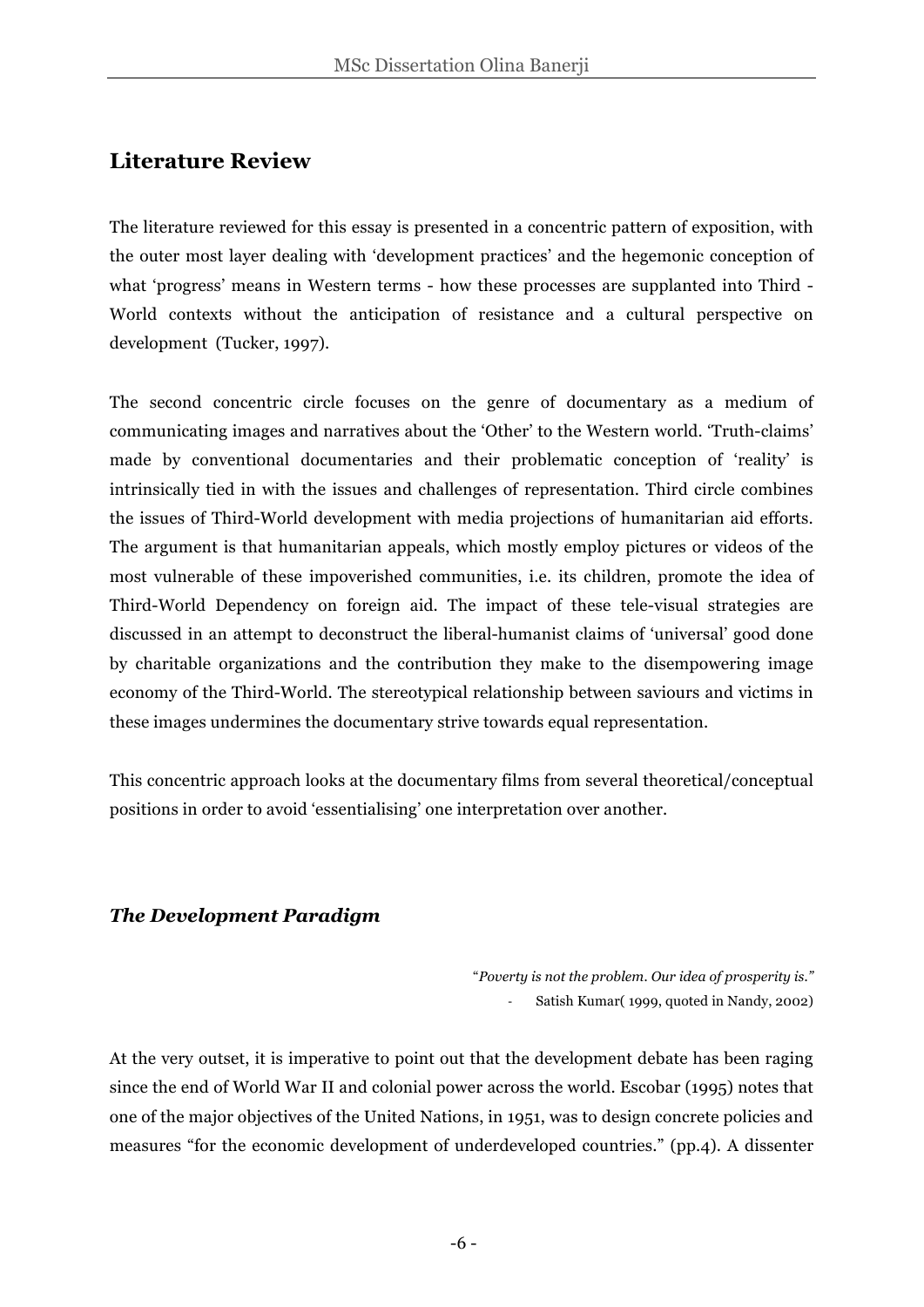of the Modernisation4 approach, he deconstructs the developmental strategies of the First-World as mostly top-down, ethnocentric, and technocratic, which 'treated people as abstract concepts, statistical figures to be moved up and down in the charts of "progress"' (ibid pg.44).

Development, according to Wolfgang Sachs, "… is much more than just a socio-economic endeavour; it is a perception which models reality, a myth which comforts societies, a fantasy which unleashes passions, perceptions… fantasies…". (Tucker, 1997, pg.3)

This definition creates the space for a visual interpretation of development. Escobar (1995) deconstructs the teleological notion of progress in western society and posits representation to be an integral part of the development discourse. In context of films then, whether conventional or documentary, a discussion of the debates concerning the 'progress' of the subject country, is paramount. The developmental claims of the West, being translated into images, have become part of a 'regime of truths' that ideologically create the Third world, which then becomes basis for action.

#### *Deconstructing Development*

 $\overline{a}$ 

"*Development is the last and failed attempt to complete the Enlightenment in Asia, Africa, and Latin America*. " – Arturo Escobar, 1995

The Modernist practices and beliefs, understood in terms of a discourse (Foucault, in Hall, 1997), established a hierarchy of knowledge: **who can speak, from what points of view, with what authority and according to what criteria of expertise**. This discourse invented the categories of the 'poor' or 'underdeveloped' and gave it a place in the regime of meanings, by creating "abnormalities like illiteracy, underdevelopment, malnourishment (Escobar, 1995, pp 41) which the 'experts' attempted to treat and reform. The world being divided into knowledge systems with a definite center and periphery, the idea of indigenous growth was replaced by the sheer power of foreign aid. These world relations thus became intensely complex and politically motivated between those that held the resources and those that needed them. According to the modernist paradigm of growth, "underdeveloped" societies had to undergo a complete restructuring, and by the 1950s, this belief had been turned into policy within the circles of power. The knowledge economy merged with imagistic

<sup>&</sup>lt;sup>4</sup> The Truman doctrine of introducing the conditions necessary to replicating the world over the features that characterized the "advanced" societies of the time- high levels of industrialization and urbanization, rapid growth of material production and living standards, and the widespread adoption of modern education and cultural values.( Escobar, 1995, pp4).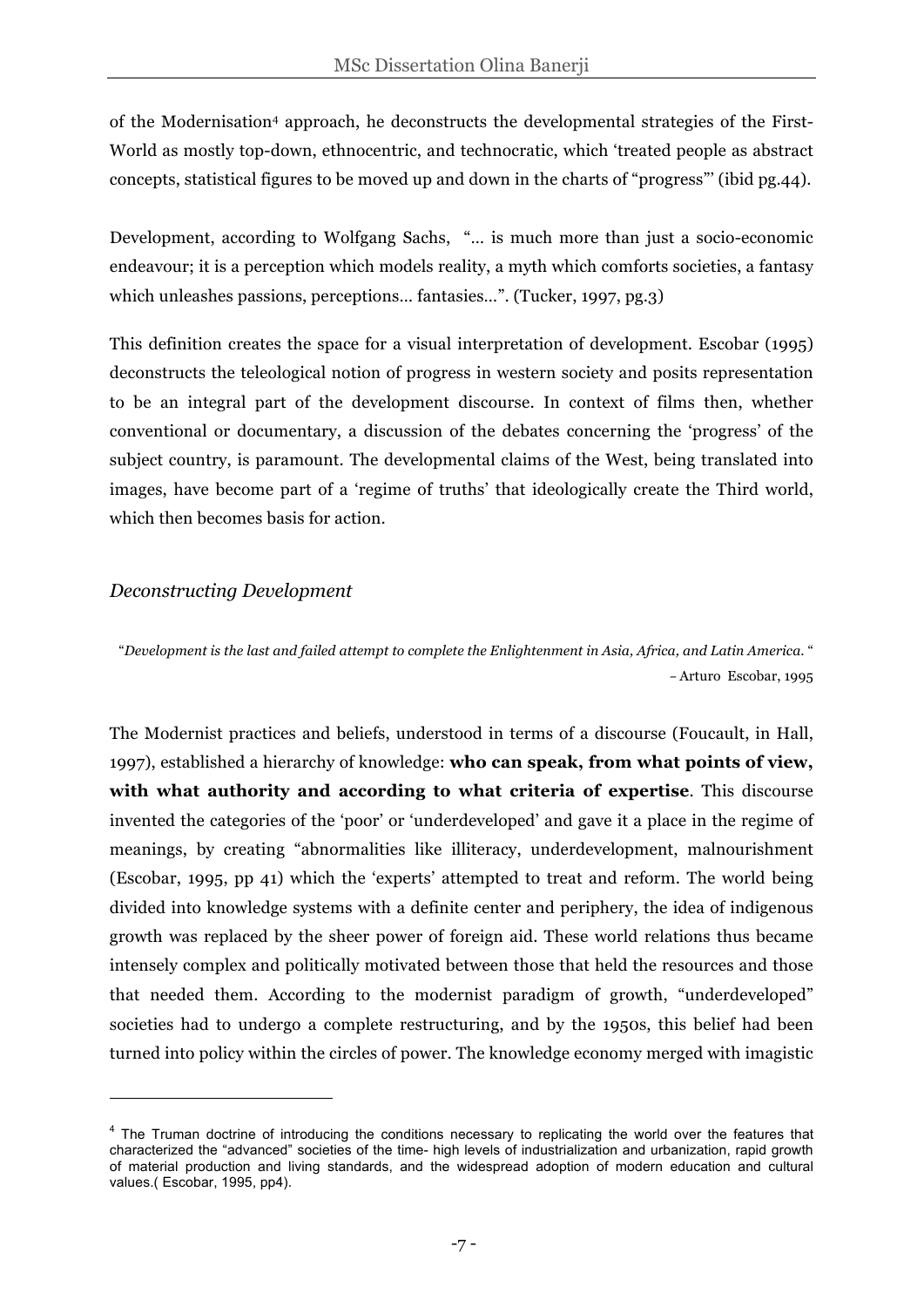representation and the 'Others out there' became iconic (Barthes, 1993 ; Chouliaraki, 2006) figures of poverty and suffering.

Viewed through the Western gaze (Mulvey, 1989) of progress, terms such as overpopulation, famine, poverty, illiteracy operate as the most common signifiers for the Third-world, already stereotyped and burdened with the development signified . These signifiers (Barthes, 1993) developed an unchanging picture of Third-World subjects as persistently powerless, passive and ignorant, and, as Mohanty (Escobar, 1995) claims, "oppressed by their own stubbornness''. These discourses point to the potency of Third-World imagery at the hands of neo-colonialist developmental agencies.

### *Picturing the Under-Developed*

The very existence of the Third-World, as a sphere of action far removed from the center of the knowledge system, has been wagered around a politics of representation (Escobar, 1995). Adopting an objectivist stand, these representations created subject positions which corresponded to the dominant world-view of the developed nations. The claim to objectivity and neutrality of development narratives link very closely to the aim of ethnographic filmmaking, and the 'truth-effects' it hopes to achieve. The idea of documenting the socioeconomic progress of a community is in itself problematic since it implicates both the filmmaker (like the development agency) and the subject (like the underdeveloped peoples) in a relationship of power and production of 'objective' knowledge. According to Tucker (1997), in developmental practices, the subject people are stripped of their identity, no longer considered capable of self-determination, and whose future and past are imagistically supplied by others.

However, as Escobar (1995) claims, these subject positions under the discourse of progress are sites of constant imbalance and struggle and resist the uni-dimensional categorization accorded to them under Modernisation. These representational sites are thus areas of both subversion and dominance even though primarily, the agency of image production and dissemination lies with the West.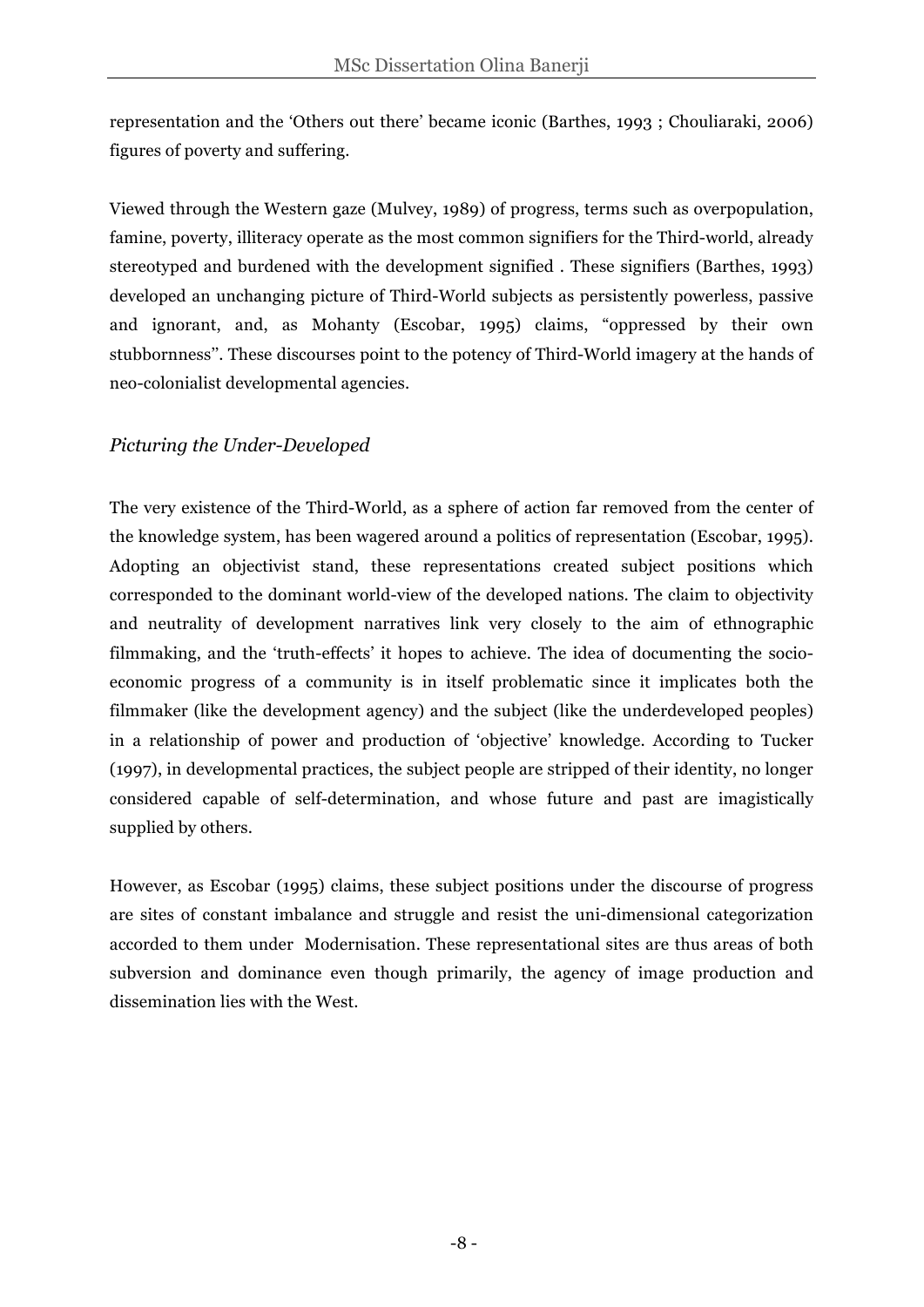#### *Documentary filmmaking*

Contextualizing Mulvey's (1989) concept of looked-at-ness' for the purpose of the research topic, the argument behind its employment is that the gaze often coincides with the position of power that the filmmaker (consciously or unconsciously) adopts. This section, in addition to connecting back to the previous discourse of development, introduces the discursive schema associated with documentaries.

#### *The Truth about Truth Telling: Camera as witness*

The ideological role of documentaries was to put the social function of the film on the market by opening up the screen to the 'real world' of man. As summarized by Dogra, (2009) the debate over the nature of documentaries is a result of the distinction formed in the 1970s and 1980s between cinematography and scientific ethnographic film. Intended to be used only as archival material, traditionalists such as Heider (Dogra, 2009) argued that ethnographic film should document 'objective reality'. The genre however shifted away from being a 'research film' and was increasingly informed by what Macdougall (Barbash & Taylor, 1996) claimed were 'cultural narratives', where the structural- functionalist approach to studying communities was surpassed by the emergent interest in cultural and post-modern studies. As Ruby (2000) argues, the crack in the wall of positivism appeared and documentaries were brought into the cinematic 'episteme' about the Third world, and were thus implied in power hierarchies they unselfconsciously reflected. The development of academic Marxism, feminism and other oppositional forces led to paradigm shifts in the study of the 'Other' and anthropology's unproblematic representation of the Other as a consolidated *object of study* was undermined by new challenges to the authority of the discipline.

The superiority of the documentary genre over conventional cinema was based on the inherent nature of documentaries to capture reality on the run "without material interference or intermediary." But as Chanan (2007) emphasizes, the notion of the camera as an objective bystander changed to an acknowledgment of the personal dimension of filmmaking, thus leading the documentary debate into the territory of *identity politics*. He claims that the truth they [filmmakers] insist on telling no longer pretends to omniscience as it used to, and is no longer delivered as if from on high, but is told from a personal point of view- which makes them more persuasive (Chanan, 2007). This shift is particularly important in the context of documentary films made about the 'Other' in The Third World because the first person singular in the film can make claims on behalf of the first-person plural, i.e., the viewers can either be positioned as the 'we' that go into observe and document, or as 'they'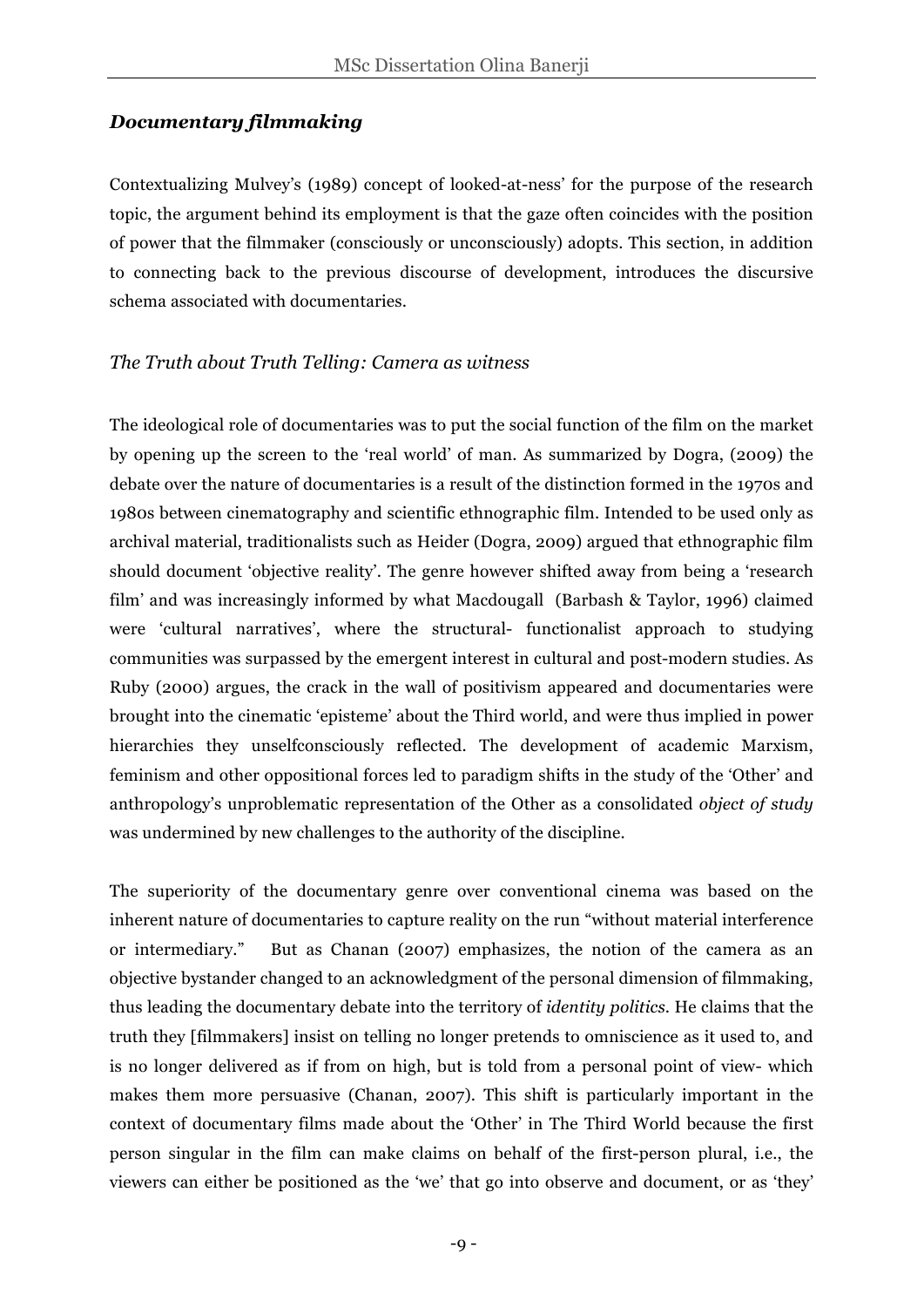who are observed and documented upon. And it is ultimately the relationship of control between the maker and his subjects that undermines the neutrality of Western humanitarian documentaries.

Bill Nichols (1991) speaks of documentaries as a more traditional vista of representation couched in the style and rhetoric of classical realism, where only one view of the world is presented. There is a quality of 'obviousness' that is accorded to documentaries which makes the presence of the 'gaze' seem unimportant and provides the necessary illusion of complete independence and agency on part of the social actors involved. Nichols (1991) disagrees with the objective claims made in documentaries and instead implicates them in a historical world of *power, dominance, control, struggle, resistance and contestation.*. Since technology grows out of a particular ideology, Ruby (2000) claims that reality, as an ideological project can be controlled, and the truth about anything, including the Third-World can be told through images not of its own making.

### *Capturing the Other*

'It is a world in which We *know* Them, a world of wisdom triumphant.' – Nichols, 1991, pp.218

Documentaries, about those who lie beyond the geographical and conceptual parameters of those filming, are implicated in the processes of knowledge-creation and categorization of 'victims' and 'saviours'. In effect thus, the act of filmmaking itself becomes a philanthropic act of exposure. The problematic association of documentaries with the 'regime of truth' is made more complex when informed by discourses of post-colonial representation and development. As a frame of comprehending the Third-World, Oreintalism (Said, 2003) becomes a *systematic means of dominance* over the 'Other', by authorizing knowledge that emphasizes the civilisational inferiority of those filmed. It proves to be a useful tool for analysis here, where the Oriental (under-developed) Other becomes the 'negative imprint of the Occident' (Pickering, 2001, pp 151), thus locking both into historical patterns of unequal representation.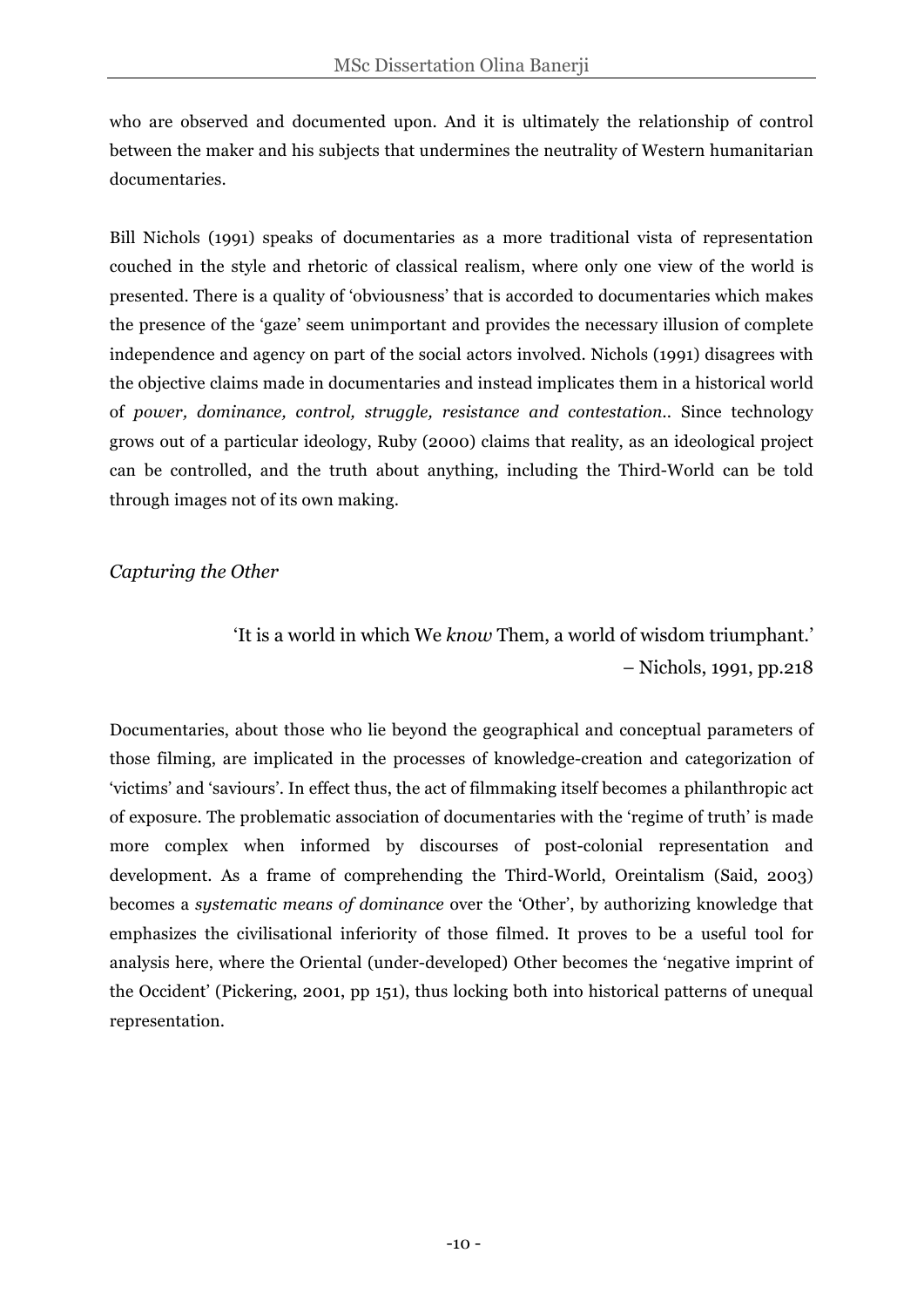Waldman and Walker (1999) argue that while documentarians like Brian Winston put forward the 'Image Ethics' theory<sup>5</sup> to evaluate and ameliorate inegaltarian power relations in representation, the fact that they concentrated only on what **the filmmakers could do for their subject** reiterate the very inequalities that they set out to redress. This critique is important in light of the inherent problematic of agency and representation associated with filmmaking about the Third world. The view of the morally responsible filmmaker also, as they further argue, arises from the preconception of a given, empowered self in opposition to the silent Other, who is only seen as a result of the 'operations of the [filmmaker] self' and not a 'self' i.e. in terms of an agent. This fragile if not completely insincere effort to represent the Other on celluloid (Renov, 1993) is constantly undermined by what Trinh Minh-ha describes as '*anthropological gossip'*, where the film is a conversation of 'us' with 'us' about 'them' (Nichols, 1991).

### *The zero-degree style: Speaking 'For', Speaking 'With' or Speaking 'alongside'?*

The repositioning of the documentary filmmaker as the bearer of "socially constructed knowledge" (Ruby, 2000) and post-structural readings of cinematic representation have made issues of representation even more relevant in a cosmopolitan age of mediated 'global flows' (Appadurai, 1990), where the quantities of distributed images in no way assuage the damage done by exaggerated differences.

Cinema-verite (or direct cinema) is considered an advantage over the 'Voice-of-God' documentaries, where the subjects are filmed in the process of leading their 'normal' lives, where this detachment of the filmmaker and apparent lack of editing is proof of disinterested filming. However, as Rosenthal (1998) argues, questions over the privileged position of the filmmaker (in relation to those filmed) are irreducible in the process of filmmaking. The elimination of narratorial authority in direct cinema does not relinquish the power of the filmmaker over his/her subject. Such controls are present in latent forms both on and off screen, and the rhetorical discourse of *truth* which informs such attempts, works in order to sustain the notion of neutrality. As Nichols (1991) argues, distance and difference both exercise control over the documentary subject, despite the promise of escape.

By giving the Other a chance, through collaborative filmmaking to represent the *self*; by acknowledging the existence of an alternative subjectivity, the bias in documentary

 $\overline{a}$ 

<sup>&</sup>lt;sup>5</sup> Brian Winston (Waldman and Walker, 1999) put forth the 'Ethics Theory' which emphasized the ethical responsibility of the filmmaker towards his subjects, "to [call]attention to an important …domain of moral accountability."( ibid, 14).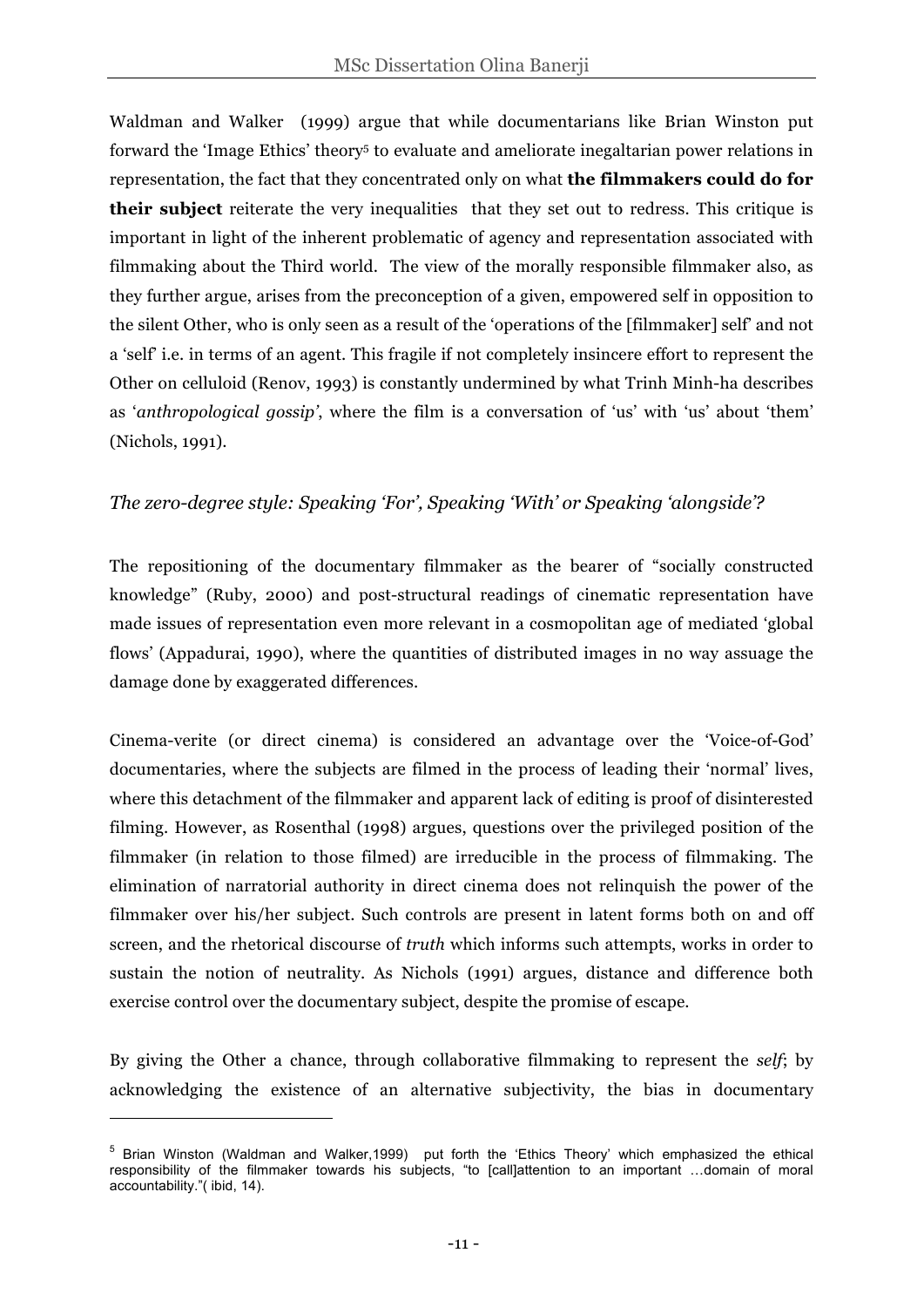filmmaking maybe corrected to some extent. However, both Nichols (1991) and Ruby(2000) argue against the pendulum swinging completely the other way, where a lack of all editorial control does not necessarily annihilate power and inequality in representation. The ideal collaborative gesture, as Ruby(ibid, pg.218) argues, would be to involve the 'Other' in every stage of production, that these attempts be self-reflexive, where the 'constructed-ness' of reality is made clear in the process of self-representation. Barring this ideal, Nichols (1991) suggests the opening up of an in-between space for self-representation by the sufferer, whose parameters remain undefined owing to the constant flux in identity under economic, social and cultural forces (Bhabha, 2004). Feminist theorization of documentaries (Waldman & Walker, 1999) also argues in favour of this ambivalence, which both blur and reinforce the speaking positions (power relations) of the First- world 'saviour' filmmaker and the stereotypical Third/Fourth World humanitarian 'victim'.

#### *Humanitarianism and the Other*

This section is the last dimension to the theoretical model and deals with how the *need* to help the Other is created through the use of images- which imply power polarities between the Fist and the Third-World.

As Said (2001) argues, these images cannot be viewed from a vantage point outside of the actuality of relationships between cultures, unequal imperial and non-imperial powers, and interpretations do not occur without the play of interests, emotions and engagements of the ongoing relationships themselves. While Said's over-emphasis on the intentionality of such power-structures is problematic (Ahmad, 1992), Orientalism as a theoretical tool is useful in studying the *persistence and neutralisation* of power structures that underline Third World representation, which Said calls 'latent Orientalism.' (K.Bhabha, The Other Question, 1983)

There is a "history" (Tester, 2001, p.87) of reading images of the suffering Other, which are always implicated in the narrative of 'moral universalism' and the West's ability to create a need for intervention through appropriate representation. The representation of suffering is heavily dependent on the transformation of difference into understanding, i.e., the Other must be transformed into figures that belong to a definite image repertoire (Minh-ha, 1989). This imagery must reflect the 'need-help' relationship and requires the constant production of *abject images* both as a justification of intervention and as the necessary restatement of a basic difference between donors and recipients (Taylor quoted in Tester, 2001). The mediation of these images across geographical borders and into different cultural contexts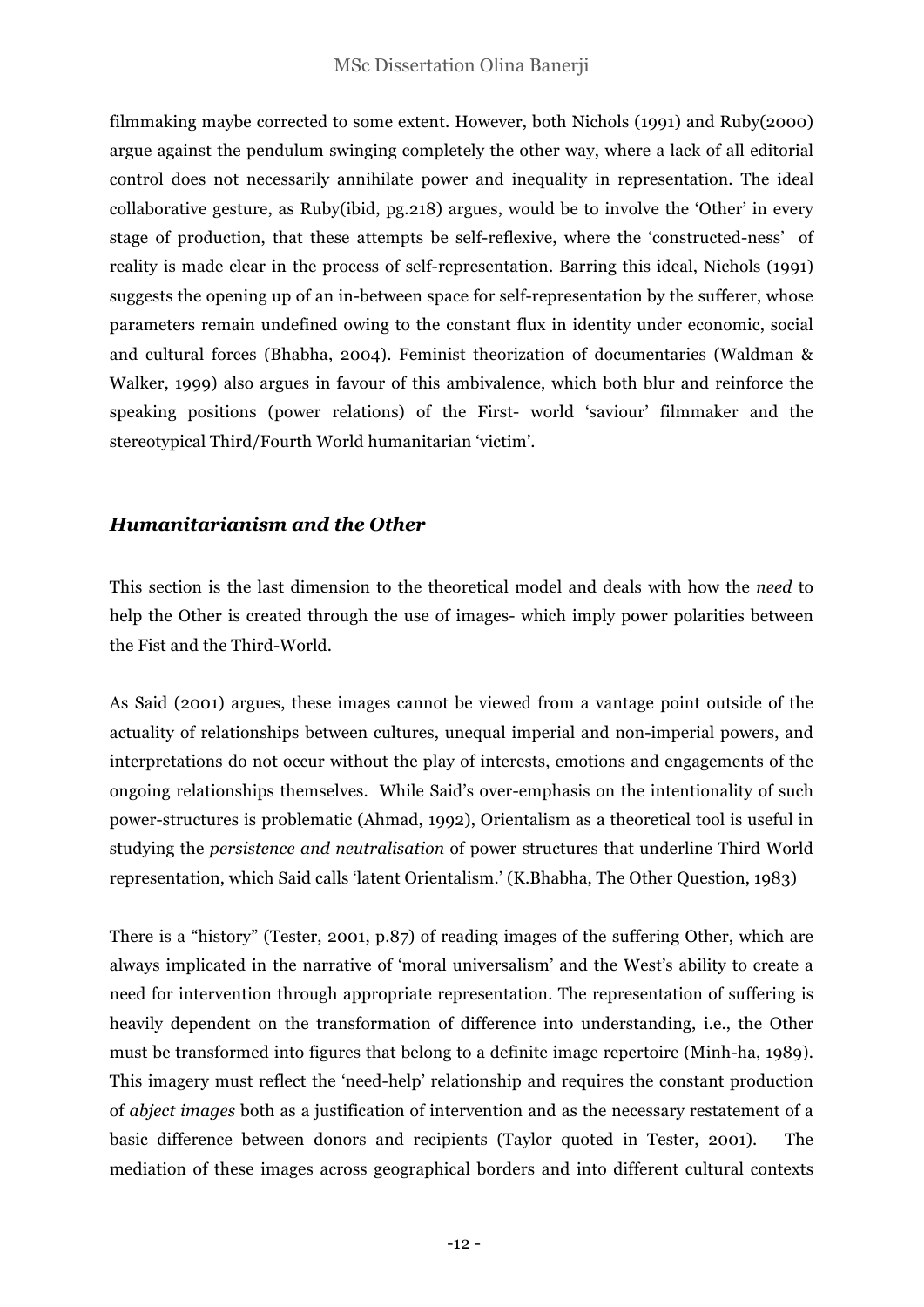brings the sufferer face-to-face with potential First World benefactors, inviting them to either act themselves or watch (and support) the interventions of a substitute (the documentary filmmaker) on their behalf. This 'need' is less evident in ethnographic filmmaking where the main aim is non-intervention. However, the implicit inequality in 'looking' over/ into the Third world persists.

#### *The Geography of Suffering*

'Without the Other, I am Lost.' – Silverstone, 1999

Like *Slumdog Millionaire*, *Born Into Brothels* and *Smile Pinki* were both Oscar-winning films. The recognition of these films as the best in their category makes questions over their agency and authority to represent the Third-World extremely pertinent. The argument being forwarded here is that cinematic representations of the East are watched through the lens of 'geographies of need' (Simpson, 2004). These geographical zones have multiple sites in the developing world and are a creation of Western media-framing. This concept also coincides with Chouliaraki's (2006) 'zones of spectatorships', which are discursive spaces inhabited by the Western world's Others, a hierarchical ranking of 'places' on a global map which directs the viewers' response to humanitarian crisis. A third and extremely strong parallel can be drawn with Said's notion of the Orient being the site for 'Europe's oldest and grandest colonies' (2003, pg.1). Those that inhabit these zones become natural 'Others', accessible only through mediating agencies, such as cinema or humanitarianism, or as in this case, both.

The internationalization of concern (Cohen, 2001) is meant to diminish geographical and imaginary barriers. However, as Dogra (2009) points out, such a relation is necessarily problematised by the location of the givers and receivers, as most 'givers' are Western, thus causing material aid and cosmopolitan compassion to travel in a particular direction, giving rise to channels of power and making it difficult to study sites of resistance or agency on behalf of Third -World 'receivers'. The community of sufferers is incarcerated in their poverty (Appadurai, Putting Hierarchy in Its Place, 1988), awaiting the arrival of the white, Western philanthropist, who is necessarily located outside the sufferers' space, and whose intervention is the only conceivable help that can change their circumstances. These spatial divisions are an important part of understanding how humanitarianism works and the patterns of pity and empathy it follows.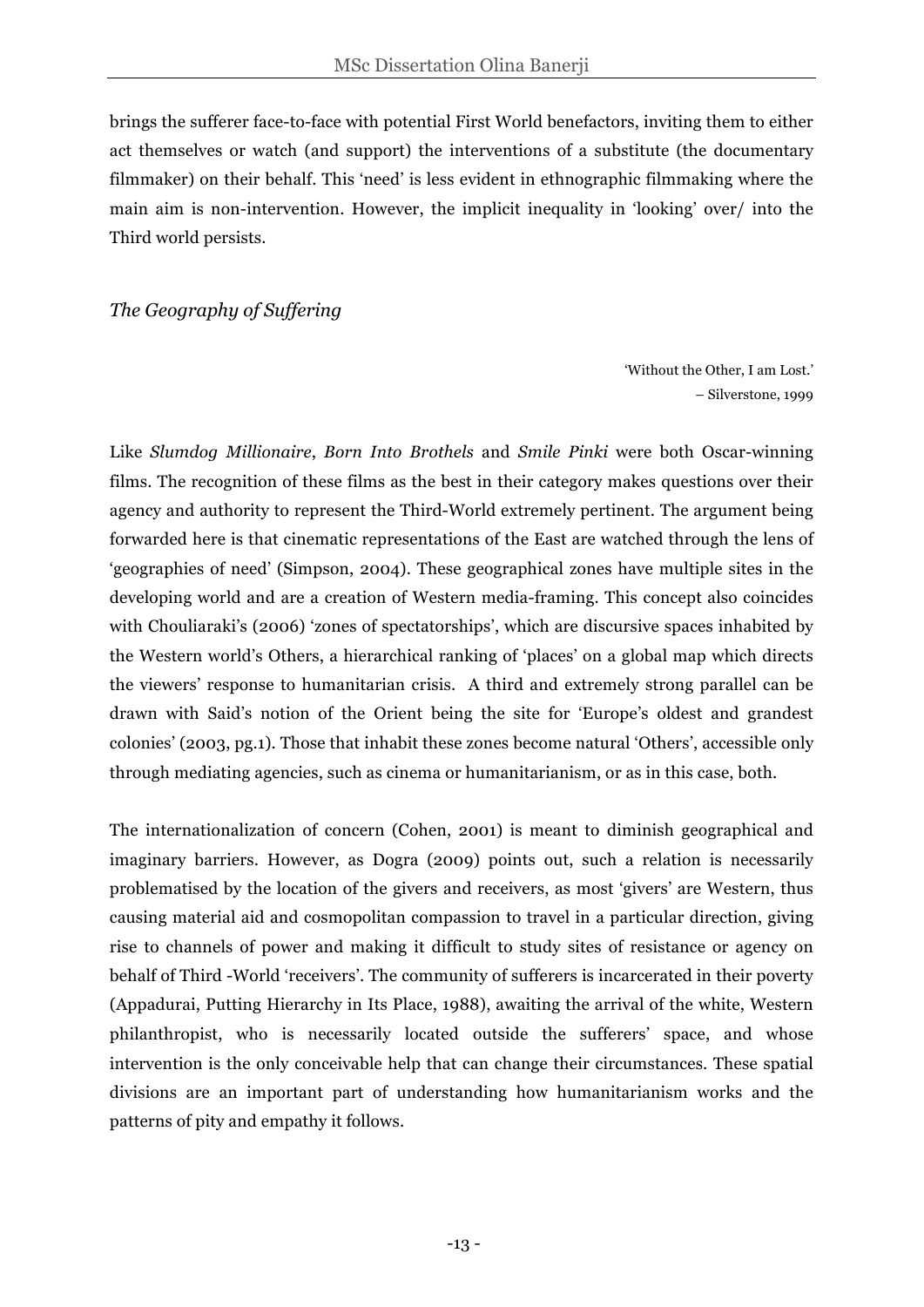#### *The humanitarian morality play and the 'star' victim*

The meta-construct of the humanitarian morality play<sup>6</sup>, which echoes the Enlightenment ideals of universal humanity and justice and the discourse of the 'suitable victim' make it arguably impossible to neutralize any depiction of the Third World by the West. The trope of a morality play also links to the 'performance' element of these documentaries and those they feature. Imposing a Manichean division between these actors helps delineate the 'star' victims from the perpetrators, thus creating the need for protection and care.

Dogra's (2009) study marks the 1985 Live Aid concert<sup>7</sup> as a crucial event which brought the debate over representing the suffering 'Other' into the fold of global image making processes. In light of the cultural and humanitarian awakening of the West to the famine, an image economy arose from the existing episteme of knowledge about the Third world and led to a market for 'Consumer Aid' (Lidchi, quoted in Dogra, 2009). Westners, with a regular intake of the suffering 'Other', compartmentalized 'them' on the basis of these representations.

The repeated use of the *starving child syndrome* by a plethora of aid agencies consolidated two major conventions about the Third World. Firstly, as Escobar (1995) argues, it made apparent the symbolic and material power of the West over the Other through schemes such as 'adopting a child' by paying a few dollars. This also links back to the developmental thresholds established by the West for the rest of the world. Secondly, it became an unchallenged narrative about the *infantalisation* of the Orient , where the native mind is a 'clean, blank slate' over which the West could etch its dominant narrative through active intervention ( Nandy, 1983 quoted in Dogra, 2009). Dogra further claims that the Third-World, symbolised by a child can, and is intervened upon by the international humanitarian community. "Such portrayals also fit into Rostow's model of economic growth that puts a Third-World nation [like India] at the first stage of 'underdevelopment' / infancy that should evolve into a 'developed, adult-like stage just like the West." (Dogra, 2009, p. 158)

This universalizing trope of children undermines potential opportunities of agency to speak for oneself through self-representation. Without action, the sufferer remains outside the agora of humane understanding (Chouliaraki, 2006). However, the argument here is that even when given the agency to speak, the voices of the Third-World only reiterate their

 $\overline{a}$ 

 $6$  A form of Medieval Theatre, with moral overtones, where the characters often personified the seven deadly sins. It was an educational medium of entertainment where the difference between good and bad was taught to the audience.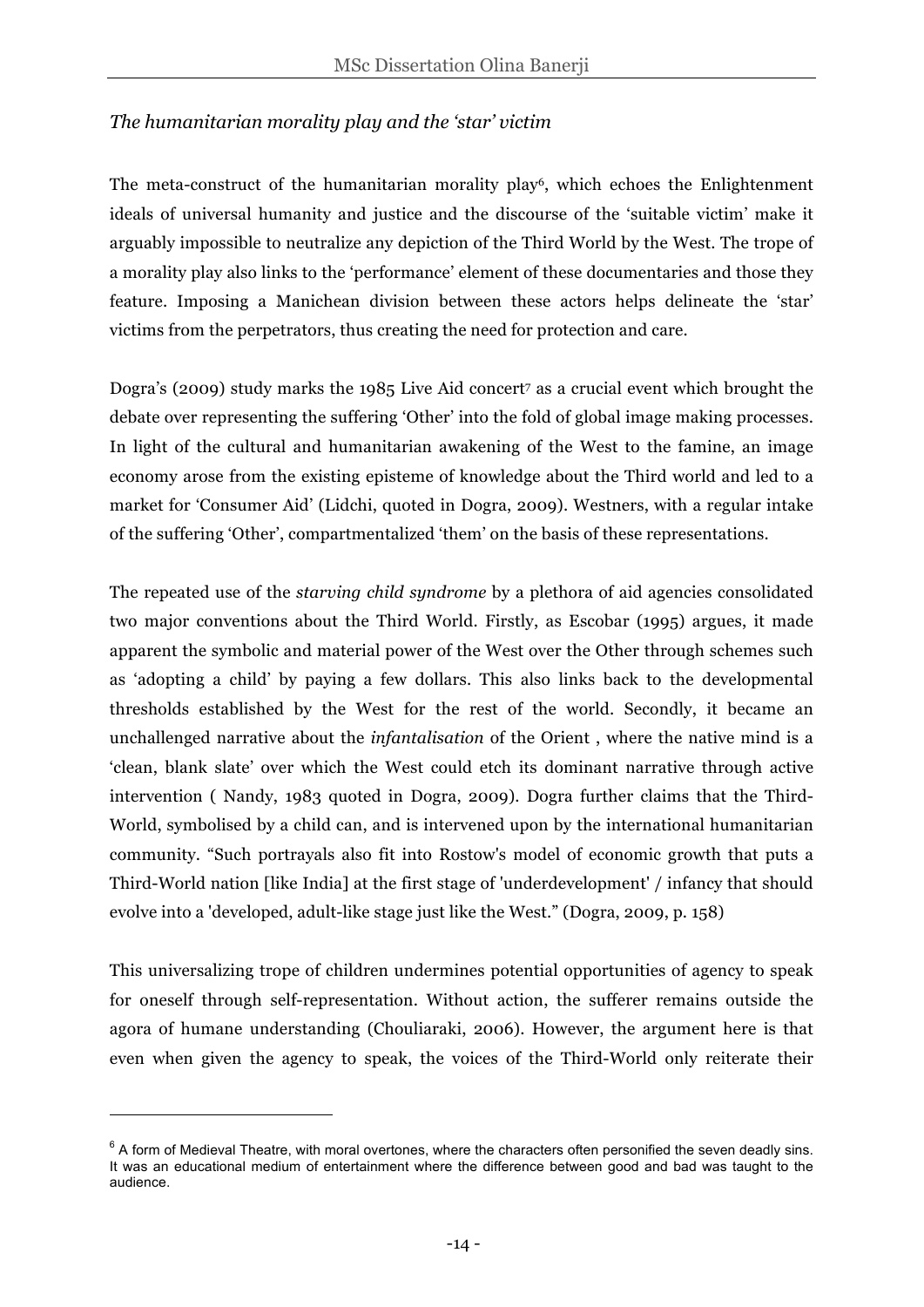positions as victims of a morality play, and all First-World viewers hear are cries for aid and intervention.

### **Research Statement**

This research is framed around two main theories of representation:

- a. Micheal Pickering's (2001) argument that representing the Other is an unfair process, since it is a knowledge of 'us' refracted through 'them', and thus promotes an epistemic control over such knowledge, eventually leading to consolidation of stereotypes about the 'Other'.
- b. Stuart Hall's notion of Representation (1997) where it employs Foucauldian discourses to language and images to create and exchange meaning, thus shattering the myth about capturing *mimetically* the 'truths' of development and humanitarianism through a documentary lens.

The aims of this research are:

- a. To ascertain the *level of agency* provided to the characters in these documentaries to intervene and negotiate his/her own representational space within a medium and script controlled primarily by filmmakers from outside the space of 'Otherness'.
- b. To introduce the concept of the *Cinematic Space of Humanitarism* as a theoretical tool for analyzing the space of representation by looking at - the geographical and moral distance from the 'Other'; voice and narratorial authority of the speakers; stereotyping involved in representing the Third-World; and the potential, in this space, for manipulation or subversion of set identities.

The following sub-questions,

 $\overline{a}$ 

- What role do these films play in reproducing relations of power and dominance between the West and the Third-World? ;
- Does 'objective' filmmaking neutralize any power relations embedded in cinematic representation? ;
- How do the discourses of Orientalism, and humanitarianism and the 'Other' inform Third-World representation?

helped me frame my ultimate research question:

<sup>7</sup> A multi-venue musical concert to raise money for famine relief in Ethiopia, Live Aid followed on the heels of the initial 1984 Canadian T.V. report on the catastrophic dimensions of the famine.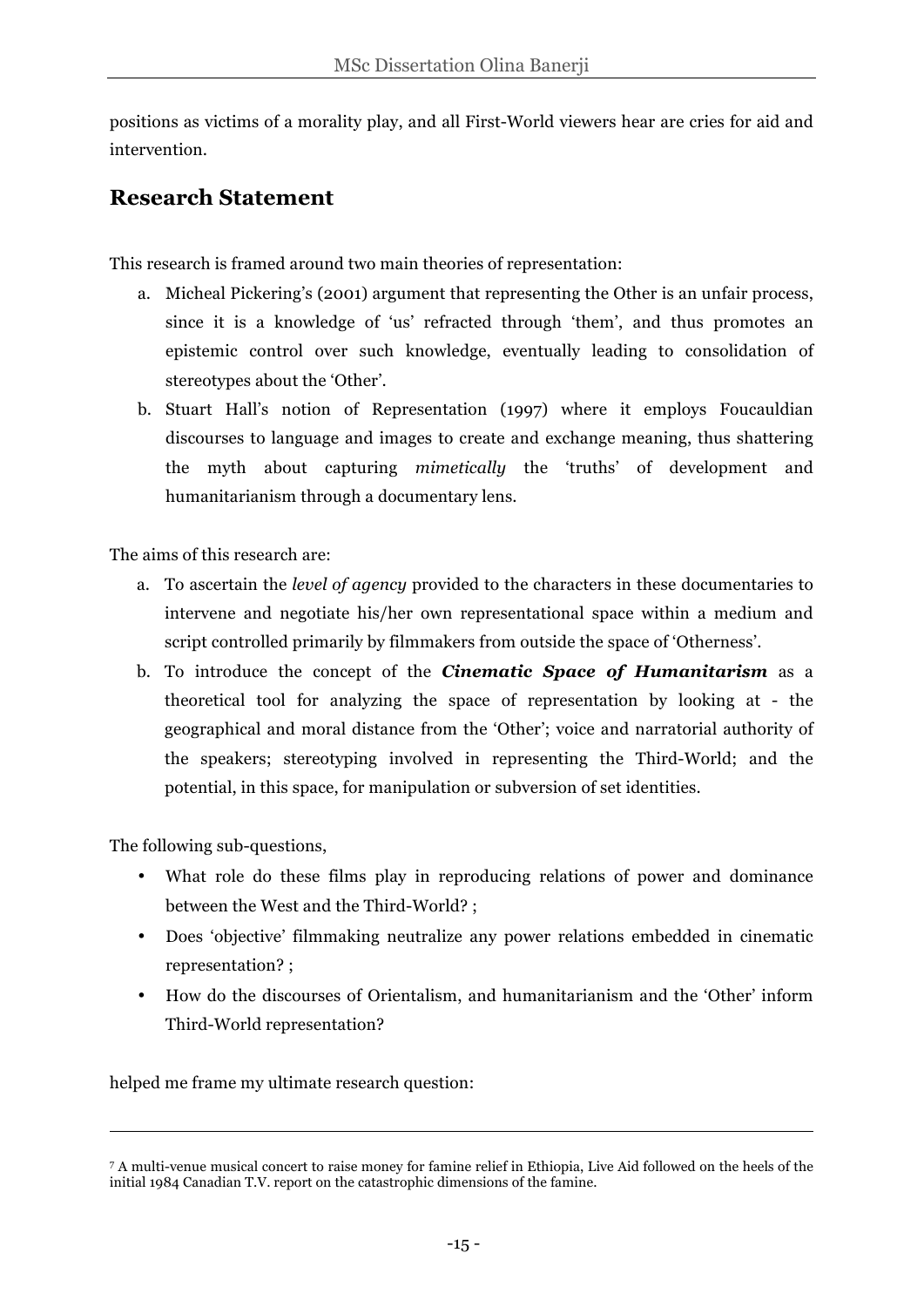To what extent do First-World humanitarian documentaries create spaces of empowerment and agency for their Third World subjects?

### **METHODOLOGY**

### **Rationale:**

The rationale behind selecting *Critical Discourse Analysis (CDA)* as a primary method of research relates to the nature of documentary filmmaking as a 'truth-telling' science. To study the issues of voice, authority, agency and narration in these films, it was necessary to use a method that helps discern the power relations implicit in representing the Third World.

Since all knowledge is discursive and all discourses are saturated with power (Foucault, quoted in Rose, 2001), the social effects of these discourses depend on their claims that the knowledge they produce is true. Power over the 'Other' stems from knowledge production about the 'Other', and one of the primary means of doing so is through **images**. Gillian Rose (2001) notes that Foucauldian discourse theory is not limited to verbal/linguistic analysis and applies to visuals as well, where images work by producing effects every time they are looked at. Fyfe and Law (Rose, 2001) claim that to understand a visualization is to enquire into the social work it does, to note its principles of inclusion and exclusion, and to decode the hierarchies and differences that it naturalises. These 'frames of understanding' (Macdonald, 2003) help study media images as discursive constructions that belong to a predetermined domain of social practice, influenced by a prior knowledge of how the world functions.

The pre-suppositions in any text make it interdisciplinary (Fairclough, Media Discourse, 1995) which requires the use of a methodology that helps carry out research across various disciplines. Since discourses do not exist in isolation and work together to create 'truthclaims', it is imperative to employ CDA to analyse the power-structures behind meaningmaking processes. The study of discourses, as Gill (1995) notes, should also go beyond analysis to make 'political interventions', without which, she argues, the inequalities and injustices in and through representation will continue.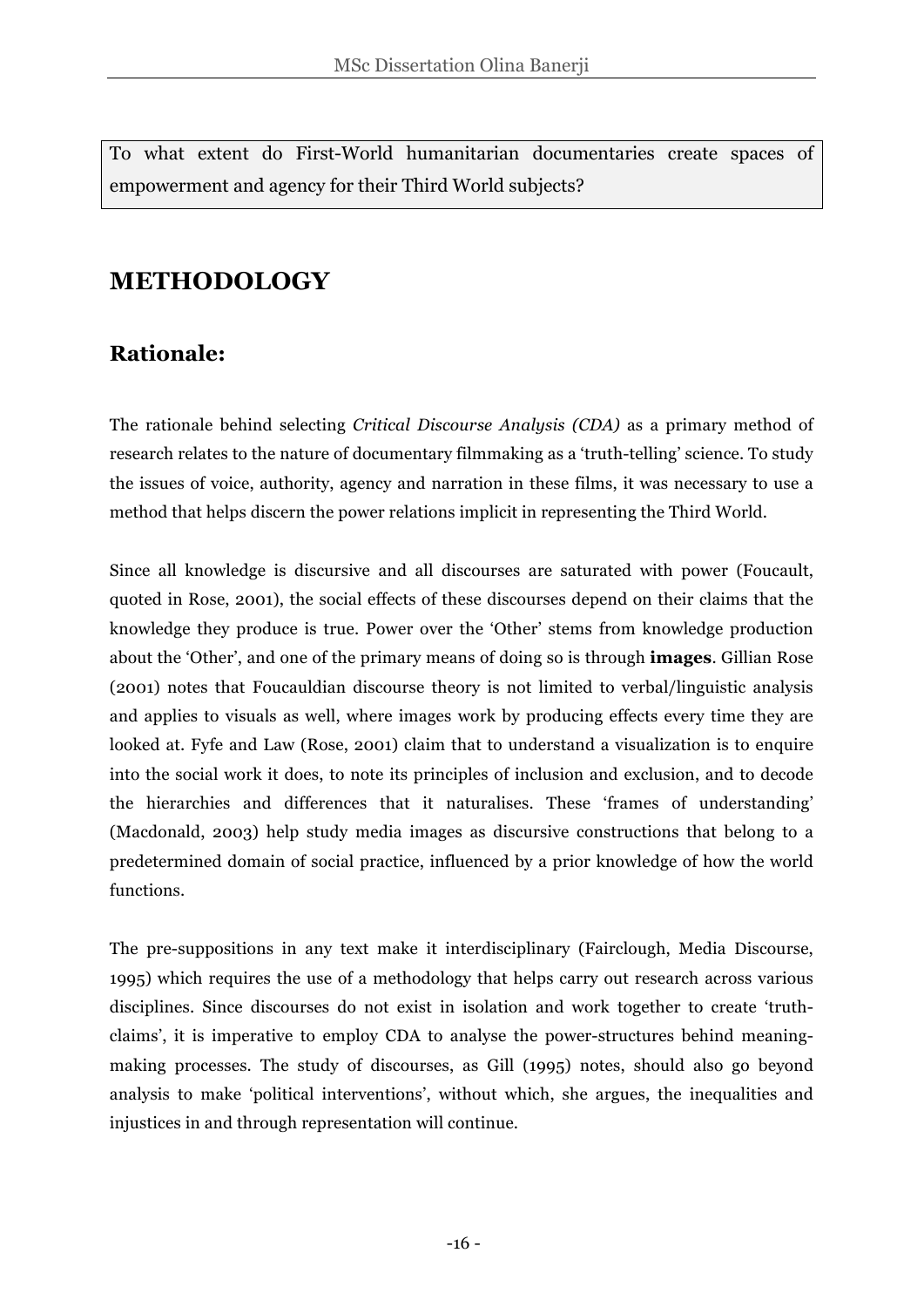The second methodology used for analysis is *social semiotics* which falls under the wider concept of CDA but concerns itself primarily with the relationship between images and texts. Jewitt and Van Leeuwen (2001) claim that while film analysis can be done through several methods such as 'Auteur' theory, psychoanalysis, structuralism and semiotics, social semiotics as method is superior since it has little to do with establishing what the film is 'really-about'. Social semiotics makes praxis its priority and avoids "theoretical abstractions" (Van Leeuwen & Jewitt, 2001, p. 186) by analyzing how the text situates its readers/viewers and how certain social allegiances and values are promoted over others. This is particularly important since these films deal with the representation of the Third-World in the West and thus implicitly, viewing positions become central to the analysis. In its detailed study of camera positions and editing styles, social semiotics works in collaboration with CDA to discern the choices involved in representation and production within specific cultural fields. An over-emphasis on conventions (semiotic coda) can, as Lister and Wells (2001) note, restrict the productive tension inherent to image analysis. This research methodology thus does not confine itself to reading the films merely in structural terms, but goes beyond to contextualize them within issues of power and reproduction of discourses, thus helping the researcher in analyzing film sequences as both sites of resistance and conformity to masternarratives.

A third approach to visual analysis, in collusion with CDA and social semiotics is Chouliaraki's (2006) '*analytics of mediation'*. In studying the depiction of the suffering 'Other', this method is helpful in determining the 'regime of meanings' that is constructed through particular combinations of words and images on-screen. The analytics of mediation is a semiotic study of representational practice with real world effects. By placing these images in a historical context of global hierarchies, this method provides an all-rounded approach to studying these documentaries.

### **Alternative Methodology**

Traditionally, as Gill (2007) claims, the study of images of women in mainstream media has been carried out through content analysis. By extending the analytical scheme to images of the Third World 'Other', Content Analysis (CA) was considered as a possible alternative to CDA. However, as Macdonald (1995) and Gill (2007) argue, CA does not suit the purpose of a study that attempts to deconstruct the 'obviousness' of a media text. CA is only able to study what is given as part of the text, instead of questioning the premise on which this text claims authority over a certain representation or set of facts. Not being able to tackle the ideological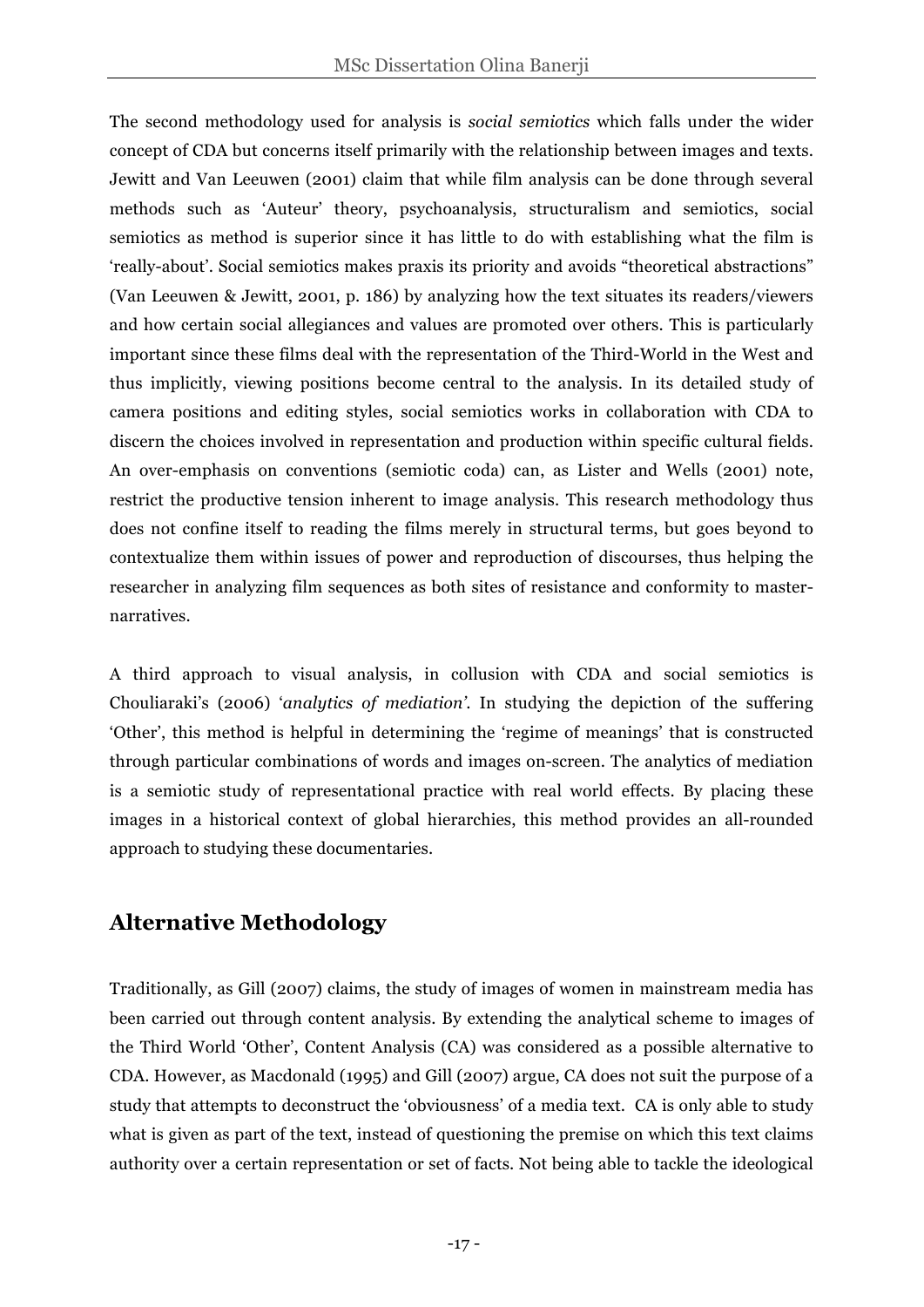dimensions of media representations, CA cannot deconstruct the 'truth-claims' that documentary images make. This method can also miss the latent meanings of certain discursive formats as it only concerns itself with manifest content. Further, the belief that CA is not ideologically informed is undermined by the fact that the coding frame and questions are based on the subjective preferences of the analyst. CDA, on the other hand acknowledges the social/cultural positioning of the researcher and the contingency of the analysis on his/her environment.

### **Research Design**

#### *Selection:*

These films were selected on the following basis:

- *Their award winning status*: Both these films were Oscar winners, i.e. validated at the highest level of cinematic achievement. My rationale behind choosing these rest upon their celebration as 'successful' representations of the Third-World and what this felicitation means for the process of 'image-creation' in the West.
- *The use of children*: The contact zone of humanitarianism is created by and through the images of children of the Third- World.
- These films also go beyond their primary role as representations and create a larger social purpose for themselves. This is indicated by the links between these films and the charities they promote. The association of these documentaries with humanitarian action- in the form of financial aid to the respective charitiesbreaks through the barrier between art and reality. In effect, it raises the authenticity levels of these representations of the Third world and its inhabitants.
- Finally, when compared, these films differ over depiction of the characters involved, their speaking positions, their interaction with the camera and the inclusion of the filmmaker as part of the action on-screen. An effective method of analysis is thus contrasting these techniques of representation so as to discern the level of neutrality in their attitudes towards the Third World subaltern figure.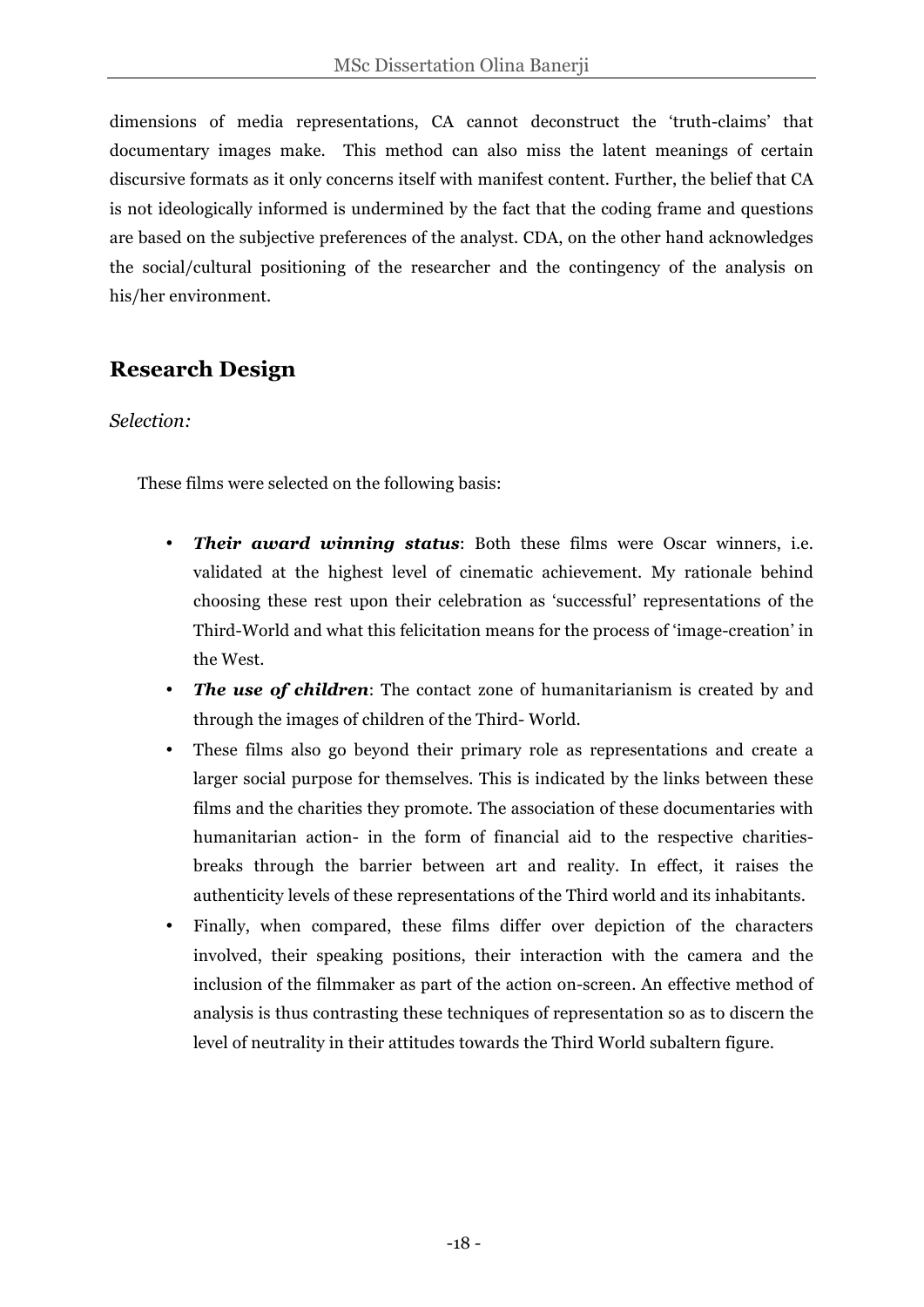### *Analysis Sheet*

The research design is based on Fairclough's simple question: *'what motivates one set of choices over another?'.* Additionally, **'what'** are the choices made and **'who'** makes them? For this purpose, it was necessary to develop an Analysis Sheet **(Appendix 1 &2)** based on which the sequences selected were analysed.

Smile Pinki (SP) was analysed as narrative whole, without the privileging of particular scenes over others. This was done because owing to the length of the film, there was not much to leave out on grounds of irrelevancy.

Born Into Brothels (BIB), owing to a longer running time, was subject to scene selection. The scenes that depicted children- in conversation with either the maker Briski or their parents, or their individual expositions to the camera- were selected for review. Selection of the scenes was thus not random and based on how they:

- 1. Presented children as a metaphor for the Third-World nation, i.e., India
- 2. Reproduced the relations of dominance over the Third World through particular arrangements within the screen space.
- 3. Represented Briski as the agent of development
- 4. Portrayed daily existence, i.e., the social-cultural-economic surroundings of the children and the sex-workers
- 5. Portrayed physical movement in and out of the brothel.

For both films, the scenes selected are based on semiotic details captured by the camera and conversation pieces between the characters. However, a major drawback of this method was that scenes were selected purely on discretion of the researcher whose own socio-cultural position as an Indian and minority group in the U.K. may have lead to the selection being influenced by pre-conceived notions of First-World developmental/ humanitarian agendas. That fear, even though countered to some extent by the findings, was made relevant with every new site of analysis.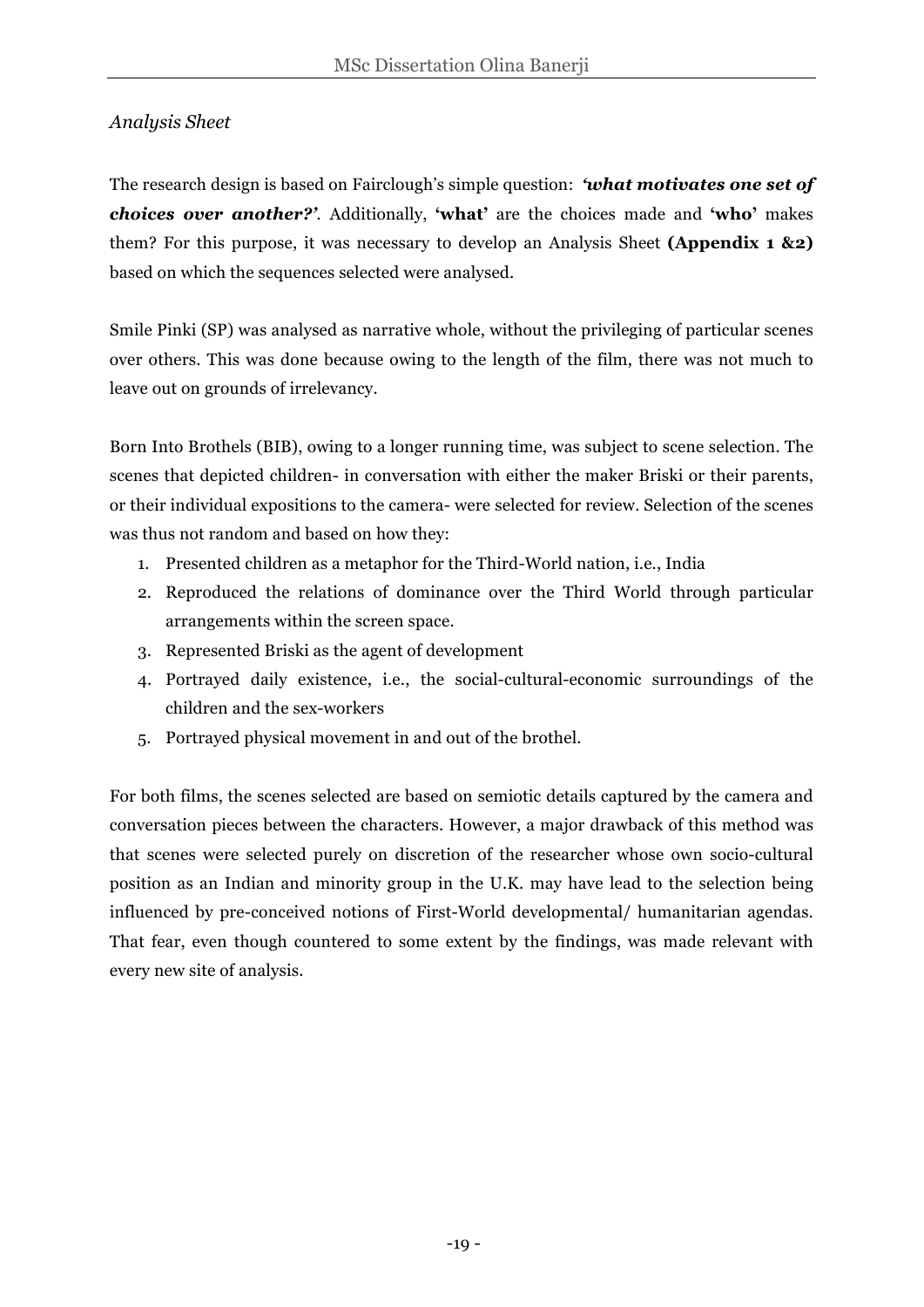### **RESULTS AND INTERPRETATION**

In an attempt to share power over representation by re-distribution of cinematic space, documentarians have attempted to alter filming styles (Shohat & Stam, 1994) to create a more equitable balance between those filmed and those filming them. This however, is a tall order when the identities of the subject and the filmmaker are implicated in pre-existing power relations. It is imperative to note throughout this analysis that the 'mediasphere' created for the Other, into which s/he is invited (Silverstone, 2007) to act or express the conditions of their existence, undergoes constant change and negotiation, reinforcements and reversals.

### **The Geography of Need**

As was discussed in the Theoretical Chapter, humanitarian claims over Third World development begin with locating 'need zones' on the global map. Recognition of these areas as such, 'naming' them at the very beginning of the film makes it easier for the viewer to fit their location in the cognitive hierarchies of post-colonial places (Gupta & Ferguson, 1992) which effects the flow of humanitarian compassion and developmental strategies towards the distant 'Other' (Boltanski, 1999).

The point of comparison between the films begins with the establishing shot itself. While in SP, the geographical location of 'Uttar Pradesh, India' is mentioned before any image is shown, delaying to some extent the visual representation of the location (thus delaying immediate cognitive reference to the Third-World), in BIB, the images frame the written introduction to the locale. This collaboration of the textual and visual devices, or the disjunction between picture and words (Chouliaraki, 2006) serves the ideological purpose of locating 'India' within the discursive 'regime of meanings', that has intertextual links with prior knowledge about the country, via other media ( For example, a Hollywood film like *Slumdog Millionaire* or news reports ). The introduction of the 'locales' create a contradiction from the very beginning ,making the story and its subjects particular and universal simultaneously- i.e., while the story is clearly about Indian children, the trope of the suffering child is a universal metaphor of sorrow (Moeller, 2002). The argument here is that the Western viewer is embedded in the specatatorial zone of safety, both conceptually and physically removed from the suffering 'Other', while simultaneously being invited into an ethical relationship of reciprocity (Silverstone, 2007) with the Third-world sufferer.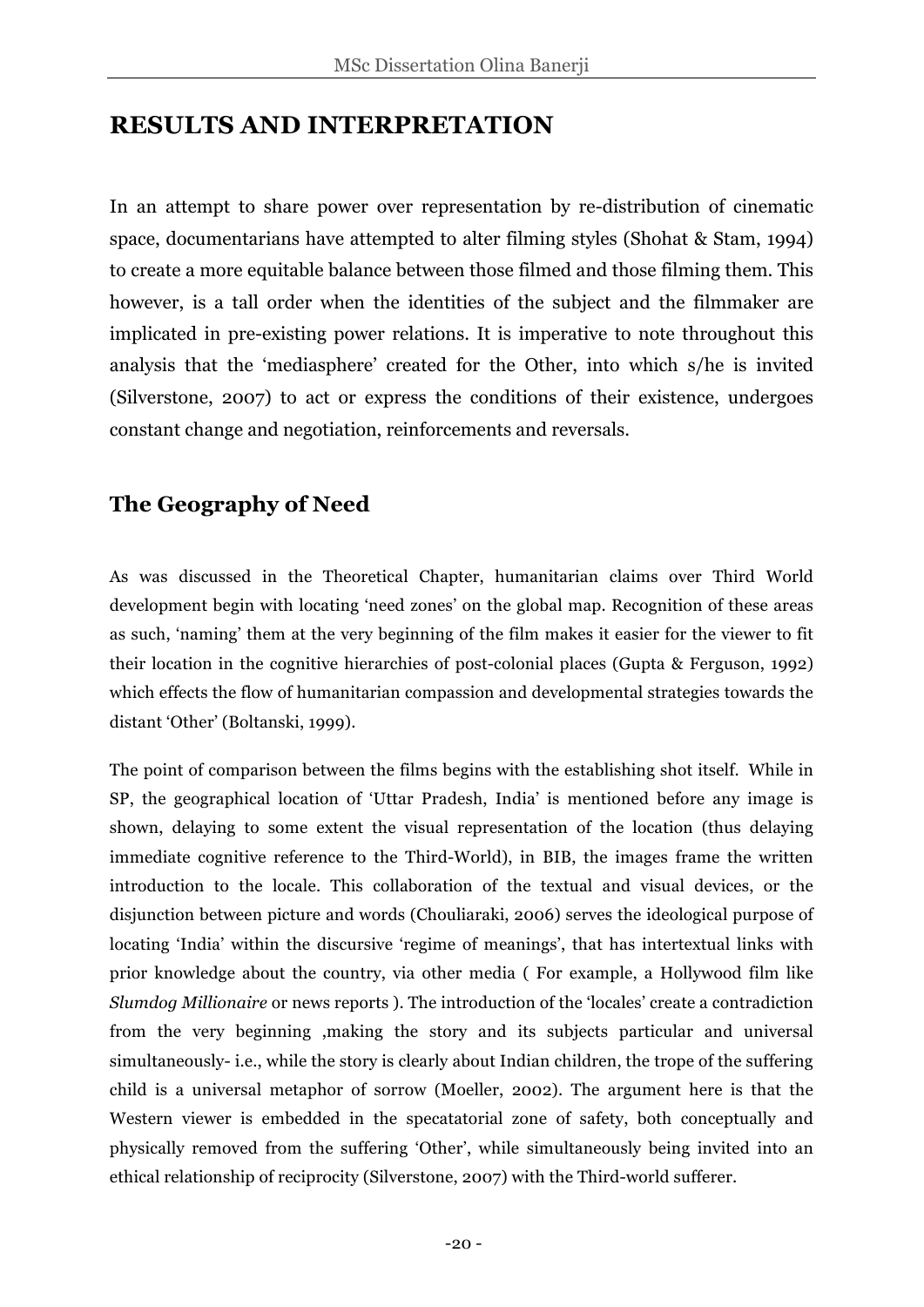These spatial metaphors contribute towards discerning power relations between the characters and the need *created* for 'developing' these people and places, constantly highlighted by the absence of basic humanitarian infrastructure. Beginning with Smile Pinki, the camera pans the ghats of Benaras,<sup>8</sup> but without dwelling on the abstract shot almost immediately narrows in on the first actor of the film, the informer Pankaj, who begins the story, action and dialogue. The camera pans the scene as Pankaj sees it and is almost exclusively positioned as his point of view. The 'problem' or plot is established early in the opening scenes and the agenda behind documenting this process is made clear from the very beginning. Having contextualized the larger problem, the camera follows Pankaj into Pinki's social space, from which she is barred on account of her cut-lip. The viewer is made to empathize with this absent girl-child even before she is brought into the narrative, embedding her in the tradition of the 'worthy victim' (Chomsky & Herman, 2002). It is important to establish here that despite creating a hierarchy of Third-world personas, the film does not necessarily destroy the potential for victims to self-represent through the documentary. This is evidenced later in the film when all other forms of authority, both Western and native, are erased from the social space of the village and only Pinki and her father are left speaking intimately, creating a temporary illusion of objectivity in filming the 'Other'. The scene provides a glimpse of 'emotional realism' (Chouliaraki, 2006) thus establishing a connection between Western viewers and Third-world subjects, briefly suspending the economic, cultural and social markers of difference through the universal discourse of the parent-child relationship.

The space of the village, despite its abject poverty is an idyll, with the conspicuous absence of the degeneracy shown throughout in BIB. The characters are made to leave their social space, only to return promptly and become a more active part of society. While the Hospital9 forms the ideological nerve center of development and progress, the hierarchy of spaces within the humanitarian zone (Smith, 2009) is challenged by the return to the home-space, thus making it possible for both narratives of Western "progress" and Third-world subjectivity to co-exist.

Contrastingly, the humanitarian zone that SP enters and then exits is 'created' by Zana Briski in her account of the suffering Other in India. This space, a legacy of the Modernist development paradigm (Escobar, 1995), becomes the primary location for Briski's characters, herself included. BIB as an expository account fits perfectly into the discourse of Third-world poverty and depravation. This is a space exclusively populated by children and their parents are admitted only on their or Briski's terms. The geographical location of evil (Berking, 2003)

 $\overline{a}$ 

<sup>&</sup>lt;sup>8</sup> Varanasi (Benaras) is the one of the oldest and most spiritual center of India. This shot is a common introduction to narratives about Indian spirituality and is also a popular destination for the spiritual Western tourist.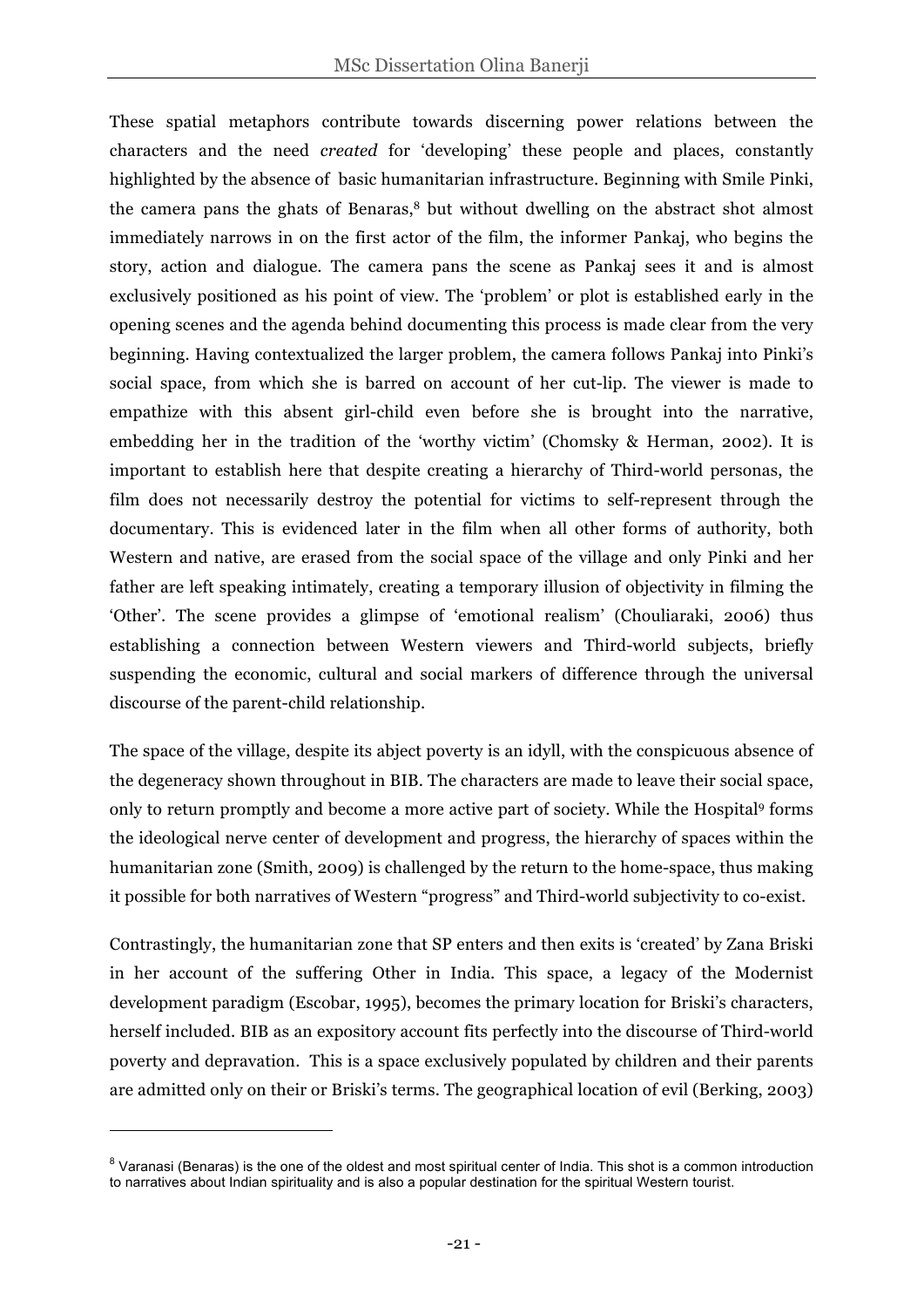– the ostracized space of the Brothel – is an extremely important indicator of the social, economic and cultural positioning of the children involved in the film.

The title of the film and other stylistic details, the excessive use of montage, the non-diegetic mournful music, the dim-lighting and constant juxtaposition of the children's' faces with the inner lanes of the brothels communicate a sense of entrapment and evoke sorrow and helplessness amongst the viewers, thus leading to an 'otherness' separated by an 'unbridgeable' distance (Tester, 2001). The technical manipulations in the film, in terms of lighting, camera angles and close-ups are extremely varied and more prolific than in SP. The argument being put forward is that these representational practices are employed to transition from one physical location to another, and also to shift implicitly between the 'frames of understanding' (Macdonald, Exploring Media Discourse, 2003) put forth by the film. Additionally, all movement away from the brothel is represented through immense activity and enthusiasm on the children's' part and is shot mostly in daylight, without the manipulative effects of lighting or montage. In contrast, all movement returning to the brothel is marked with a sense of heightened tension and anarchy, where the children are constantly enveloped into darkness.

Even within the brothel, BIB creates a hierarchy of spaces where the children shift constantly between locations of empowerment and exploitation. The physical manifestation of these spaces is created through 'Before-After' categories that inform the narrative of humanitarian development.

### **BEFORE—AFTER in the Cinema Space**

 $\overline{a}$ 

According to Dogra (2009), the categories of 'before' and 'after' are especially important in the imagery of developmental work. The contrast is stressed in order to validate the presence of an intervening authoritative body that claims to improve substantially the state of Third-World sufferers. In SP, the category of after plays a significant role in recording the change effected by humanitarian aid since it involves a physical alteration of Pinki's face. The corrected cleft lip is a clear indicator of a better life, where her social ostracisation from the village community comes to an end. This is depicted through the universal 'happy schoolchildren' (Tester, 2001) symbol, a lack of which brings about the intervention in the first place. The images of despair, economic deprivation and social exclusion change to one of

<sup>9</sup> The treatment center run by SmileTrain in Benaras that provides free surgery to children with cleft-lips.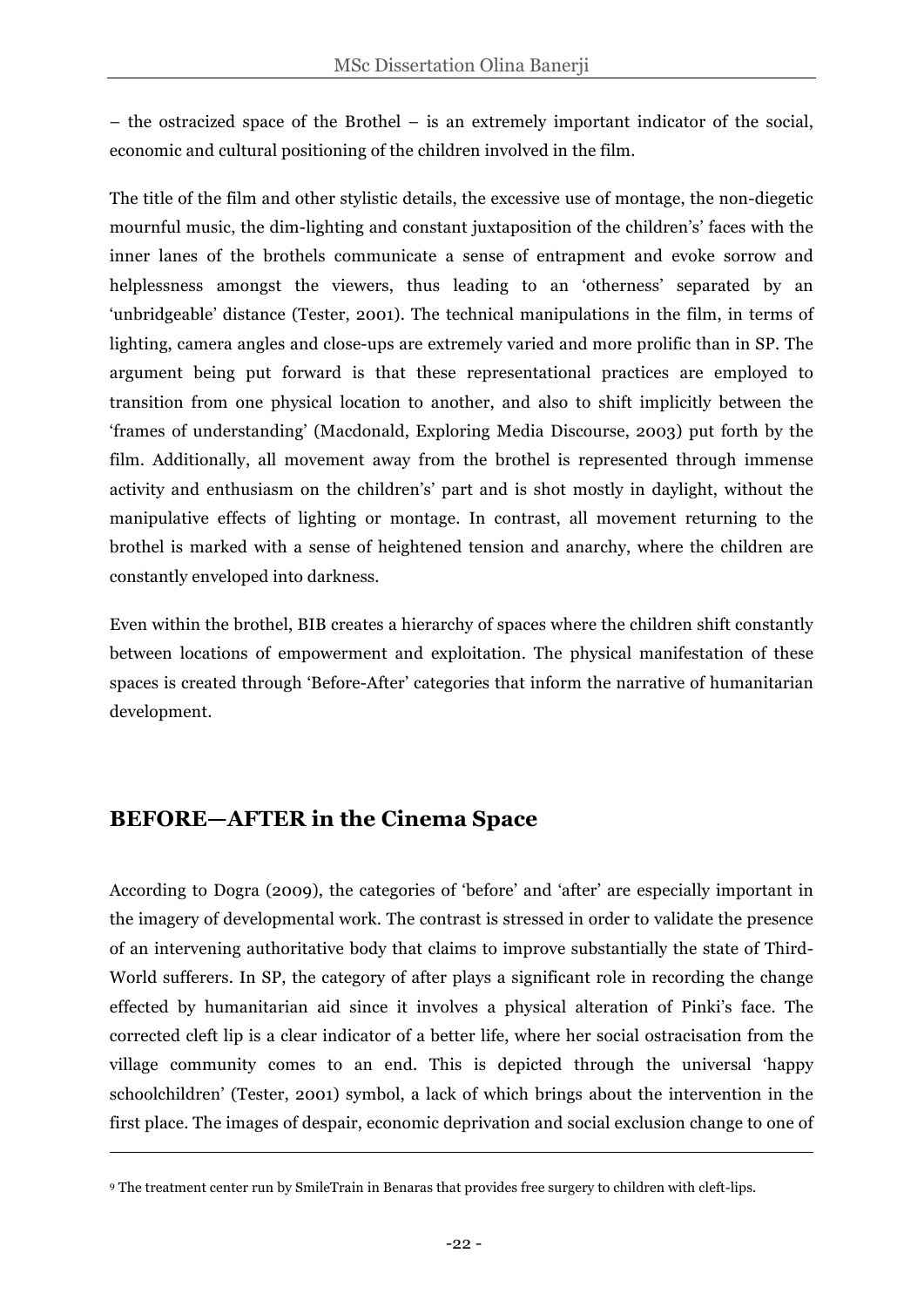assimilation, thus concretizing the need for an external agent to help sufferers transcend from 'before' to 'after'. Cinematically, Pinki is no longer filmed in isolation in the 'after' sequences and becomes a physical part of the 'happy-schoolchildren' image.

BIB does not register clear-cut before and after images and the transition from one to the other is not a procedural matter, which can be, for example, solved by the means of an operation. While the after effects of the photography class are fore-grounded through the children's interaction with the camera, the 'before' category, populated by prostitutes and pimps forms a consistent background to the children's learning attempts. The cinematic space of 'afterness' puts Briski at the centerstage of positive change in the children's lives while the space of 'beforeness' that surrounds them is a constant reminder of a life before Briski's intervention. The children flit from one category to the other, under the imminent danger of lapsing back into the before-space of underdevelopment and oppression. The intermingling of these spaces makes Briski's role in creating a permanent 'developed' afterspace for these children central to the empowerment process. This space is partially achieved when the children are moved into boarding schools and when one of the kids, Avijit is sent to Amsteradam as a child jurist for the World Press Photo Competition.

In both films, the before –after categories concretize the imbalance between the First and Third-World, the distinction being that while SP obscures this relation with emphasis on indigenous agents of development, in BIB, the agency of change lies primarily with the First-World creator and bearer of this 'after-space'.

### **Agents of Change/Regime of Sufferers**

The absence of an over-arching narrative in SP is beneficial to the progression of the storyline, without the presence of an intervening 'explanation', thus keeping the viewer under the illusion of complete objectivity. The filming style, by the maker's own admission is 'observational'10 and attempts to escape any implication in the process of filming the distant 'Other'. The narrative is in the form of an information bulletin, and its impact on the lives of these poor farmers. It becomes a 'how-to-do' manual on children born with clefts, the cleft itself being (arguably) a metaphor for India's under-developed status. The icon of the suffering child figure (Dogra, 2009) reiterates the infantalisation trope surrounding Third

 $\overline{a}$ 

<sup>10</sup> Smile Pinki – An Interview with the Filmmaker (HBO), see:

http://www.youtube.com/watch?v=tiwuVZAUyw0&feature=search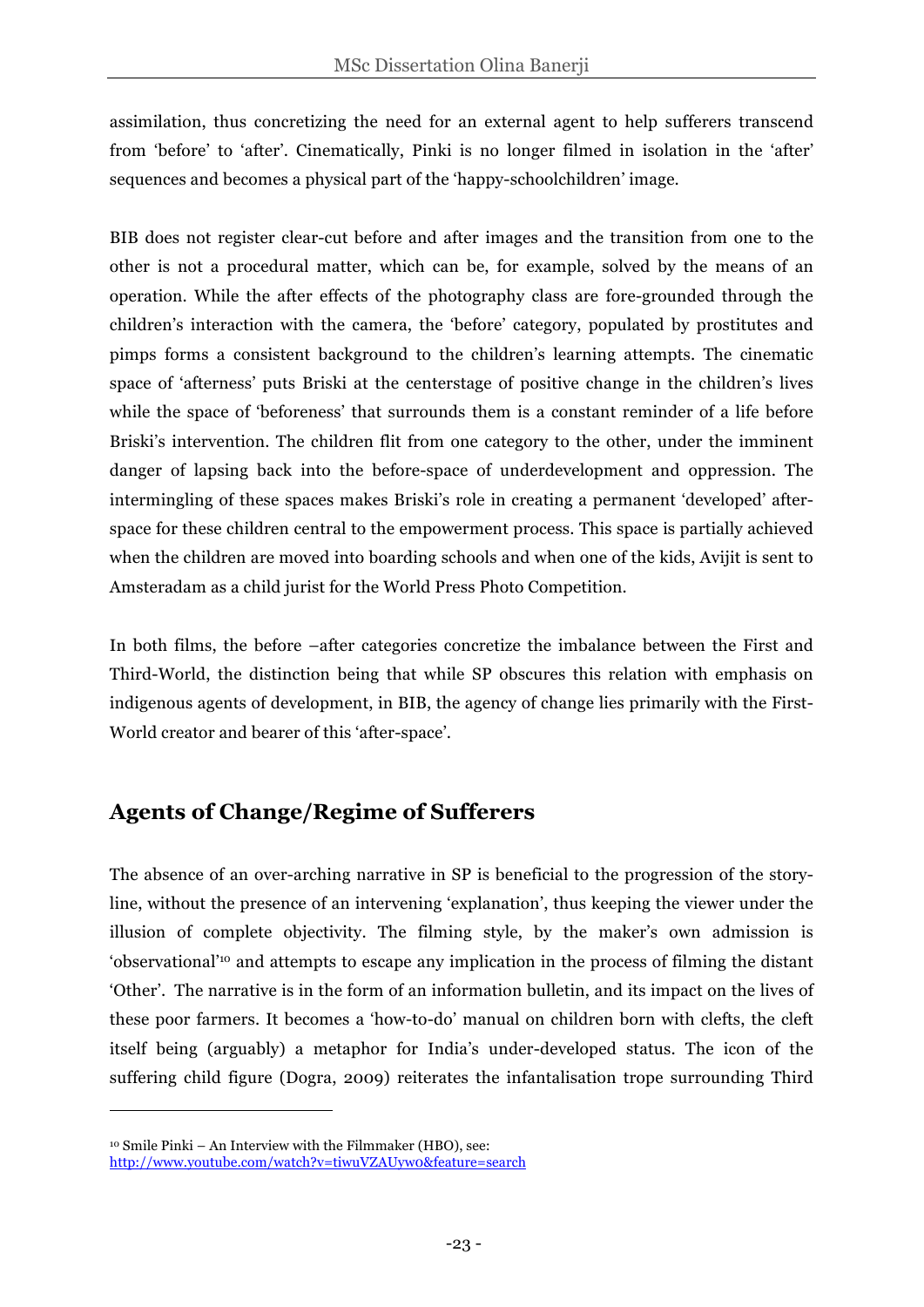World representation and creates the 'need' for intervention. The children on the posters carrying information about the surgery, undermine the exclusivity of Pinki's cleft lip, turning it into a wide-spread phenomenon, situating Pinki within the cult of the suffering 'Other'.

The camera as a privileged observer is positioned above the illiterate villagers, while Pankaj gives them the necessary information about the hospital. The sequence is split into two competing narratives emerging from within the social space of the Third-World, where their co-existence makes it difficult to delineate any one narrative as superior. While the villagers blame an 'eclipse' for Pinki's unfortunate cleft-lip and put forward the discourse of Oriental belief in myth and fate (Fanon, 1963),which Escobar(1995) claims was the predominant reason attributed to under-development in the Third world, this discourse is immediately countered by the discourse of scientific solutions and hospitals put forth by the agent of development, Pankaj.

This egalitarian discursive space established by the competing world-views is, however, under-cut by the constant positioning of Pinki and her family at a level lower than Pankaj. In effect, the viewer looks down on these subjects, thus creating feelings of sympathy and benevolence, where a politics of pity (Boltanski, 1999) merges with a pre-existent notion of Third-world poverty, hunger and deprivation. The constant reiteration of their economic condition and the social exclusion faced by Pinki (and as we learn by several other children with cleft lips) situates them within the discourse of helplessness. Alternatively read, the decision to combine the narration of their problems with an immediate solution (the free treatment) undermines the earlier discourse of pity and brings in the possibility of change and agency. The representational space in SP is both symptomatic of the power relations between the First and Third World, as well as curative of its imbalance and unidimensionality.

The predominant discourse created by this film is inarguably one of humanitarian aid and a progressive, scientific, First-World 'rescue' operation, but its execution at the hands of Indian doctors and agents situate the film in an alternative discourse of self-reliant development practice. The film is ostentatiously silent about its links to the charitable organization that funds these cleft-lip operations in several developing, Third-world nations. By obscuring the charity SmileTrain for a large part of the film, the maker consciously privileges the idea of native development and the image of the Indian care-giver becomes predominant over 'White agency'. This choice is significant in the light of the geographical positioning of First-world donors and Third-world subjects (Dogra, 2009) thus pushing into the background the *giverreceiver* relationship of power between benefactors and beneficiaries.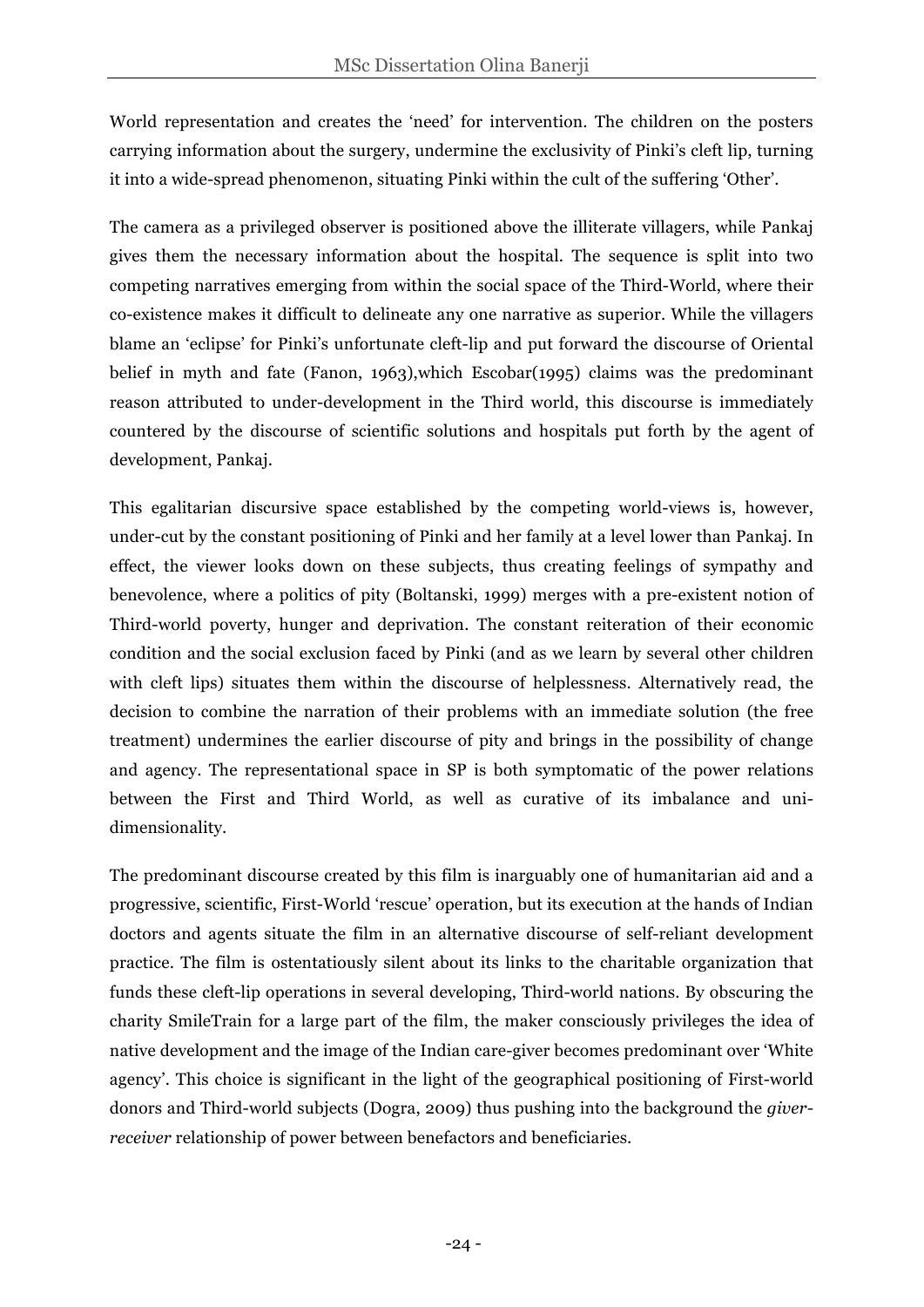With the introduction of the *messiah figure* in SP, a new layer of meanings and symbolism is added to the pre-existent hierarchy of Western spectators and Third-world suffers. While the film goes a long way in establishing what Smith (2009) calls a humanitarian space of action and populates it with figures that can and do wrest agency for themselves, the introduction of a Doctor figure creates a sharp split within this space. The interaction between the sufferers and Dr. Subodh becomes a uni-dimensional process of 'providing' medical treatment, where the metaphor of 'performing surgery' stands in for practicing development on the Third-World. All agency is transferred to him, and in the absence of a narrator, the information given out by Subodh becomes the holy grail of the Smile project. The power associated with 'knowing' what to do creates the savior stereotype, visualized mostly in isolation from those he treats, as a supervisor. Chouliaraki's (2006) account of mediated suffering rests heavily on 'who acts on whom' and the presence of this social-worker/doctor figure challenges the attempt at egalitarian representation made thus far.

A hierarchy of natives is established where Dr. Subodh in many ways replaces the 'white saviour figure' associated with humanitarian aid, taking the agency to save lives in his own hands. The doctor acts 'on behalf' of the First world benefactor, who cannot be physically present in the cinematic space (or outside) it to provide care to the children. The Third-World poor are hence still are captured within the dominant narrative of 'being helped' and prerogative of progress belongs to the appointed agent of the West.

Through the imbedded tool of interviews with newspapermen, Subodh contextualizes the problem of children born with cleft-lips in India, simultaneously providing the viewers a referential, historical framework against which to judge and alter opinions about the Indian 'Other'. As Subodh speaks, the viewer is given visual proof of his Samaritan project as the camera pans the row of patients in the room. The patients are a pictoral representation of the success of this operation. Despite the relative lack of agency of the sufferers at this point, the choice of not reducing them to mere statistics or by erasing them completely from the screen while speaking about them to the reporters is a significant improvement over most humanitarian representations of sufferers, where subjective speaking positions are annihilated. The discourse of science and progress makes itself persuasive in this sequence by foregrounding the doctors' testimony as news reportage and using the backdrop of satisfied patients as confirmation of his testimony. The absence of any First-World authority and the creation of an indigenous philanthropic figure, though problematic, is a step forward within the representational schema depicting the Third-world.

Representation in BIB works at various levels: firstly, as an ethnographic diary, recording the daily lives of the children of sex workers; secondly, as a bildungsroman for the White saviour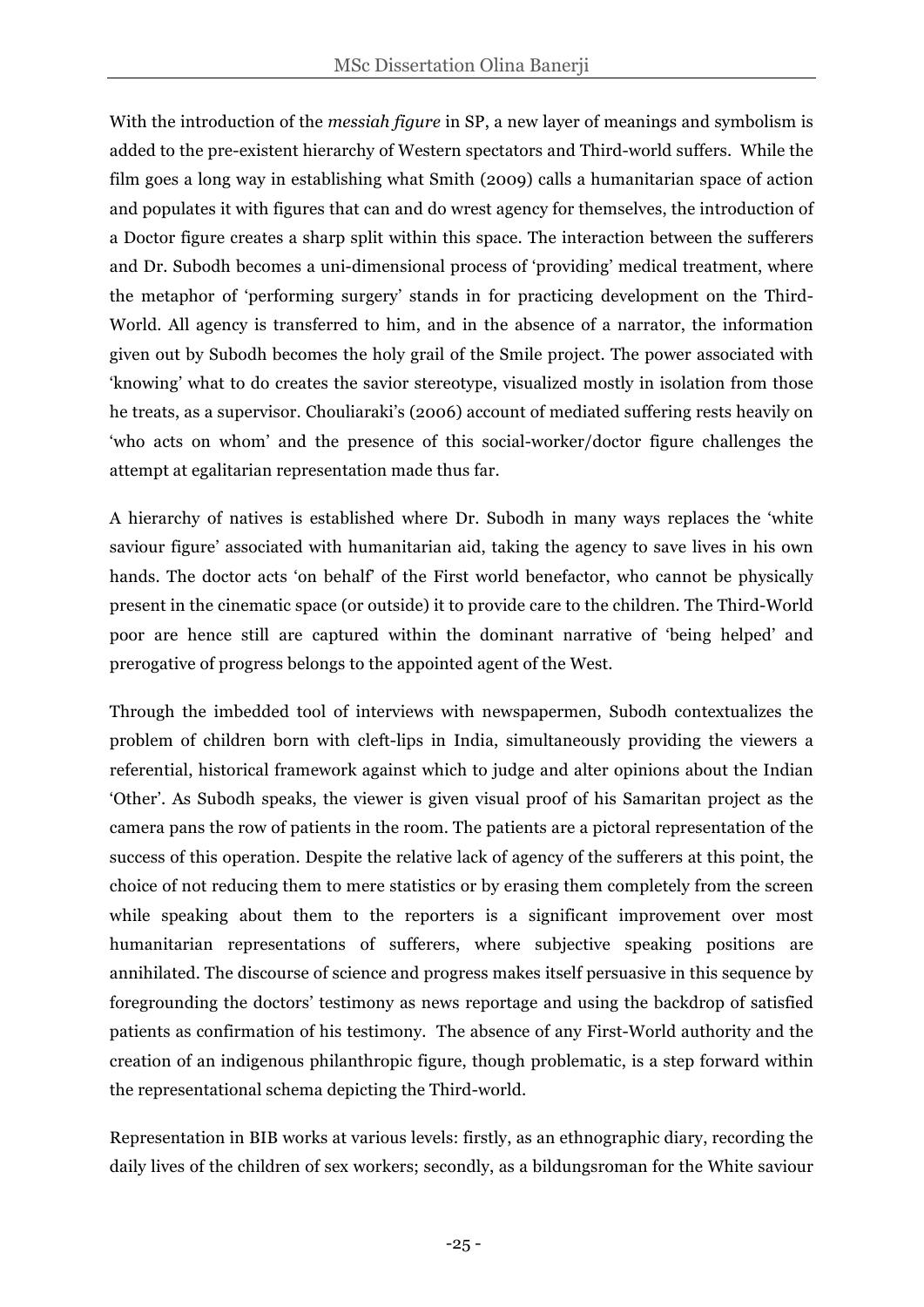protagonist Briski, who embeds herself in the action; and finally, as an awareness raising, humanitarian plea on behalf of the 'Other' to the international media sphere (Silverstone, 2007). The underlying narrative of the film is the creation of humanitarian infrastructure, transferable to other Third- World contexts. Briski is thus both pioneer and settler (at the time of shooting, she informs the audience, she has already lived in Sonagachi for several years) thus giving herself a historical dimension, offsetting the a-historicity of the suffering that surrounds her. Shohat and Stam (1994) argue that the First-World figure acts like an intermediary, initiating spectators into otherised communities; Third-World and minoritarian people, it is implied, are incapable of speaking for themselves. Unworthy of stardom either in movies or in political life, they need a go-between in the struggle for emancipation.

Her own commentary immediately follows that of the children, thus clearly positioning her with and in service of the suffering 'Other'. The film is layered with multiple subject positions that inform its narrative - that of the Third-World prostitute, her child, and her White antithesis - all of whom exist within the same cinematic space. Yet the onus of developing these children's' future lies solely with Briski, while the mother figures are made to vacate their roles as care-givers and only exist in the uni-dimensional role of sex workers.

The viewing position is informed by two simultaneous discourses of an *ideal childhood* and responsible *parenthood*. The use of the child as a symbol of a vulnerable society is further intensified when used within the discourse of universal humanitarian values of child protection. 11

The lack of an ideal childhood space and responsible parent figures, in equal measure, creates a narrative and ideological lacunae within which Briski decides to wrest cinematic action and take on the role of a teacher/savior (Shohat & Stam, 1994, p. 206) and empower the children by teaching them photography. In direct contrast to SP, the mother (or parent) figures in BIB are only represented through abusive language and behavior towards their children and each other, or as victims of the sex trade, without any opportunities of betterment. Briski's initial project of 'photographing the lives of the women in Sonagachi', she informs us, was abandoned in favour of teaching their children, thus indicating the marginal position of the women from the very beginning. The representational strategies that depict the women distance them as the 'Other', first only through silent pictures and then moving images, which deny them the multi-dimensional speaking positions offered to their children. While the film

 $\overline{a}$ 

<sup>11</sup> Convention on the Rights of the Child, Article 2, Sec.2 states, ". States Parties shall take all appropriate measures to ensure that the child is protected against all forms of discrimination or punishment on the basis of the status, activities, expressed opinions, or beliefs of the child's parents, legal guardians, or family members."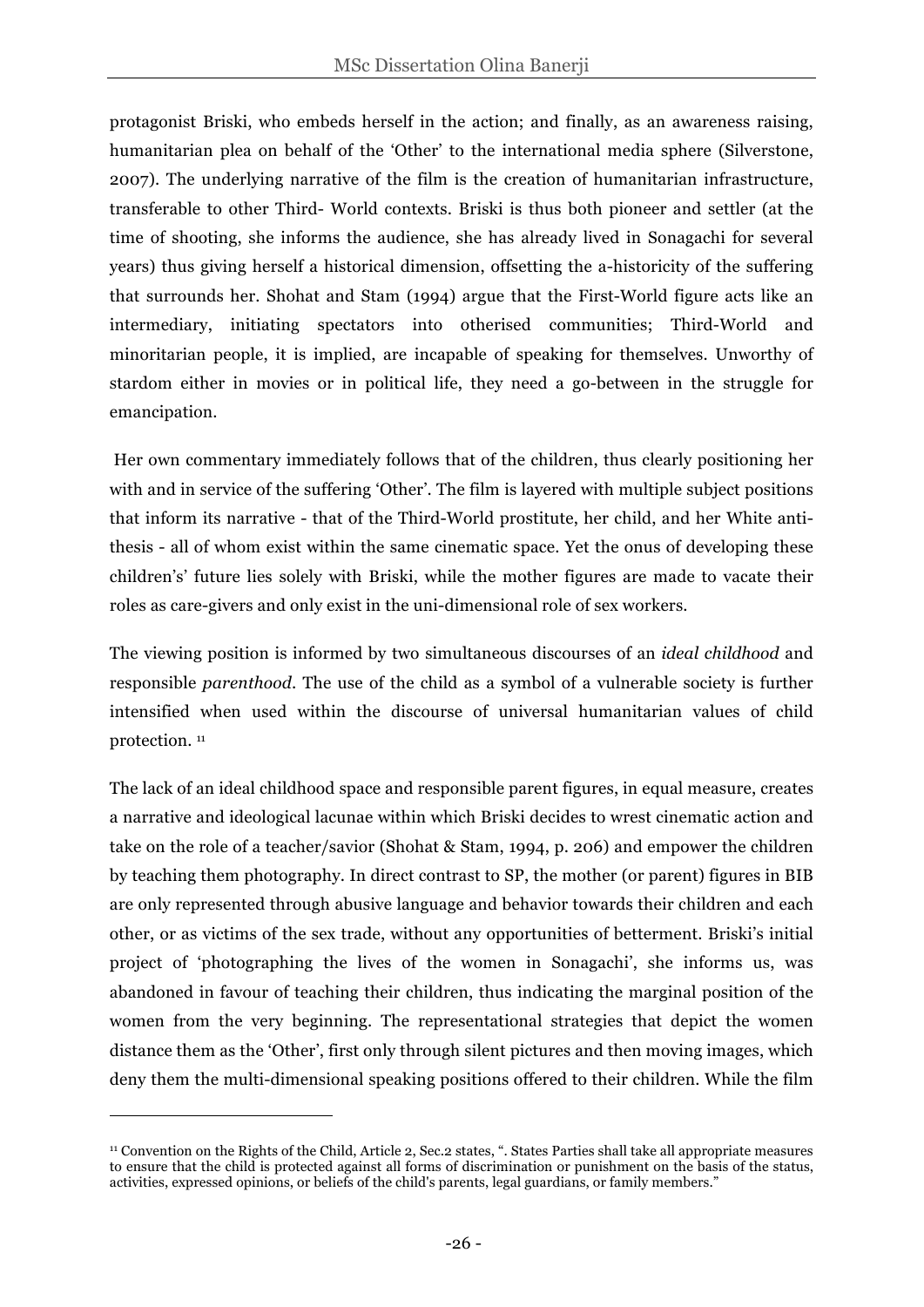has been commended over the decision to not depict the women graphically in an attempt to maintain their dignity (D.Greydanus, 2005), the complete lack of eye-contact with and pointof-view shots of the prostitutes, eliminates any possibility of association between them and the viewer. Thus the discourse of pity necessarily excludes these prostitutes from the humanitarian cinematic space, turning them into inhumane sufferers who cannot (and do not) engage with 'our' sympathy or sense of injustice. These women form a part of colonial imagery surrounding the Third World woman (Doezma, 2001), which oscillates between the 'child bride', 'burnt widow' or 'prostitute' and exclusive emphasis on the 'suffering body' reduces them to a-historical victims, without any cinematic devices of self-empowerment. Additionally these women are also established as anti-pieta symbols, with their particular lack of regard or care towards their children. The constant juxtaposition between their mute images and the testimonies of their children creates the need for an intervening agency to ensure that the children do not become part of the imagery that represents their parents.

In contrast, the parent figures in SP, though illiterate and destitute, communicate a basic affection towards their children, where the film is abundant with pieta figures whose physical and emotional proximity to the child is consistent with the discourse of responsible parenthood. Even though these Third-world parents ar uni-dimensional, cardboard figures, and stereotypical (Pickering, 2001) believers of myth, they demonstrate the ability to 'care' and thus act on the basis of this care. The parent figures in BIB are either conspicuous by their absence or silenced by the narrators (Briski and the children) of the film.

The sequences where Briski switches roles from teacher to social worker turn her into an icon, reminiscent of the aid campaigns in the 1980s where the poster-child of development was always picturised being led by White saviour figure (Dogra, 2009). The force behind this analogy places Briski's endeavor clearly within the discourse of humanitarian aid and Third-World development, while the iconic image resonates with Western audiences. In her attempt to get them admitted into good boarding schools, Briski underlines constantly the apathy of the State and the local authorities towards the children of sex workers, where the agency to express disappointment is exclusively hers. In contrast to her organized attempt at saving these children (she puts together a photography class as well as the required procedures and documents for the children's' escape), the beauracratic offices are an organizational wasteland fitting in with the discourse of the chaotic, corrupt and dysfunctional Third-World. The State's officials become the second band of authority figures that abandon these children, and the logic of the narrative reiterates Briski's central role in helping her students. The camera angles in these sequences serve to obscure the faces of these officials, depicting only Briski's face clearly in her interrogation about "regressive" government procedures.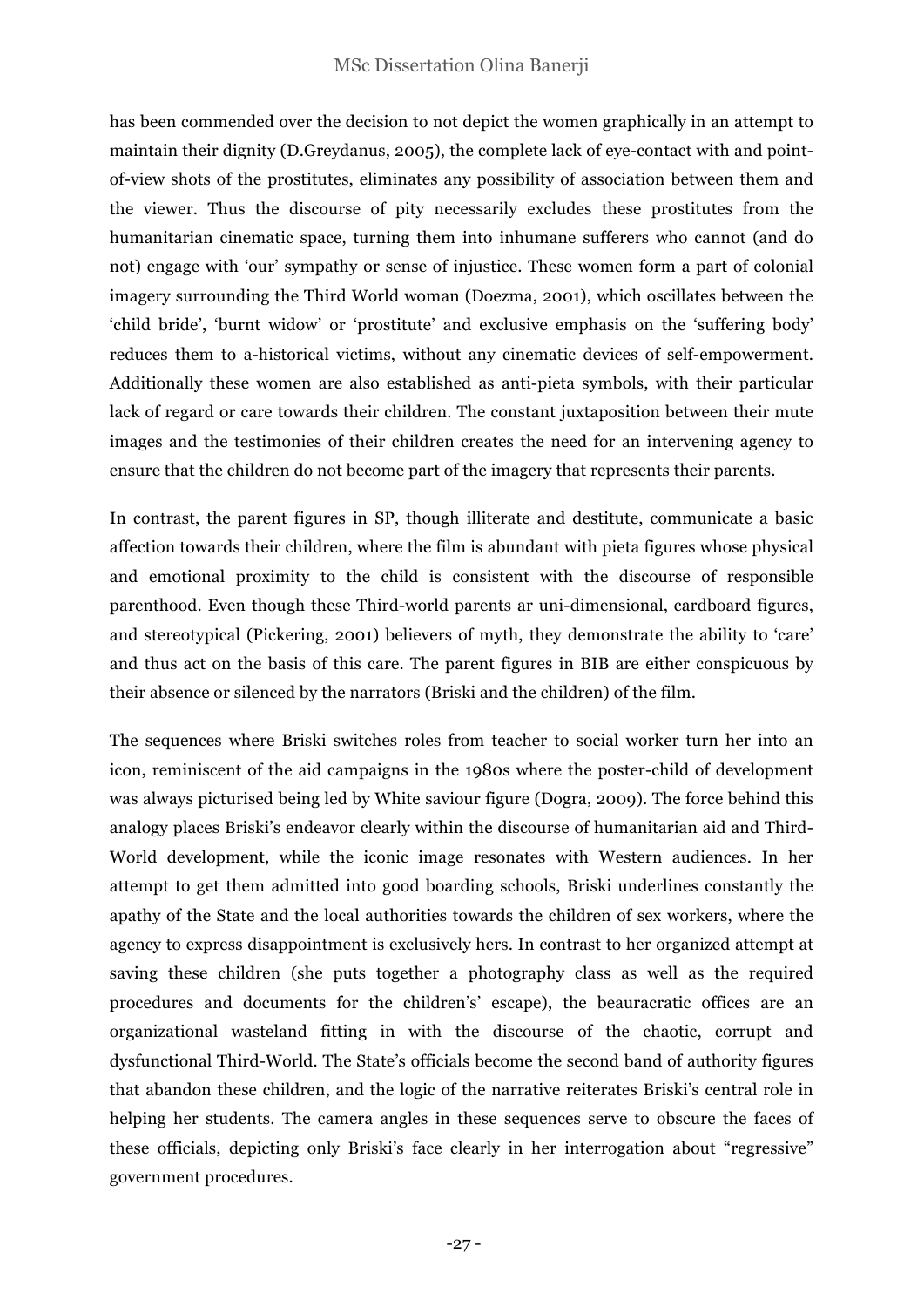### **The Power of Looking**

Shome (1996) argues that in cinematic representations, the White Body is almost always exempt from the gaze of the camera, and concealed from the 'looked-at-ness' associated with the 'primitive' body. The bodies of the 'Others' are viewed through fixed tropes of exoticism and savagery. The representation of the women in BIB is done almost exclusively through the apparent or hidden abuse of their bodies, thus diminishing their agency to act as 'humane sufferers' (Chouliaraki, 2006).This fetishism works differently in SP, where the children are 'Othered' because of their cleft-lips and their identity as sufferers is defined by their medical condition. The spectator's gaze becomes that of the *'narrator-focalizer'* (Shohat & Stam, 1994, p. 206) defining Third-World subjectivity from outside the sphere of its operation, marking the sites of representation with power over both the sexualized body of the prostitute and cleft-lip of the Third-world child.

This privileged and a-historical cinematic gaze is countered by the 'oppositional gaze' (Hooks, 2003) of the cameras that the children use to capture the brothels with. Functioning as an anti-panopticon, the camera becomes an empowering tool of self-expression in their hands and under Briski's guidance, they are able to narrate their own stories with the help of these images. The photographs frame the entire narrative, beginning with Briski's own and moving to the ones that the children took, emphasising their role in the exposition and structure of the story. The pictures are, additionally, constant proof of the development process, as material evidence of advancement, which culminates with an exhibition of their work in New York.

Contrastingly, SP does not give its children the agency of a consistent counter- gaze. They are always looked at or upon by the camera, and the point-of-view shots mostly belong to the intervening development agents. The children do not play an active role in bettering their condition and are thus cinematically absent from the scenes when the corrective operation takes place, only identified with in a reduced manner, through their cleft-lips, devoid of the power to speak or self-represent.

It is important to note, however, that while the children in BIB are seemingly empowered in the teaching sequences, with the dialogue and both diegetic and non-diegetic sounds indicating a positive development in action, it serves to obscure the residual power relations (Shohat & Stam, 1994) that inform this particular teacher-student association. Etched within the post-colonial discourse, the act of imparting knowledge to the subaltern is inherently political. Entering into a 'responsibility structure' with the subaltern, Spivak claims, necessarily entails a quick-fix frenzy of doing good, with an implicit cultural supremacy,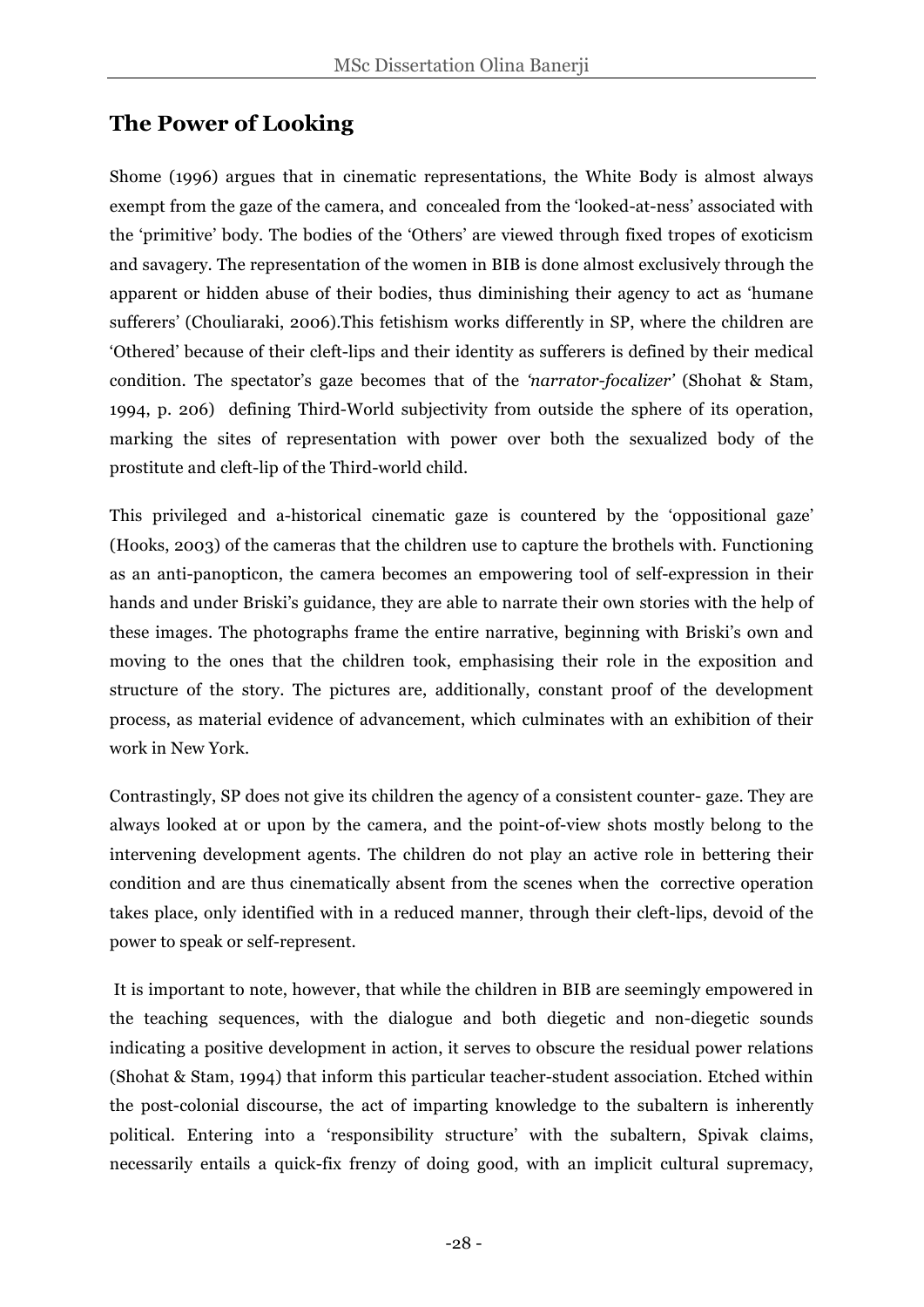legitimized by 'unexamined romanticism' (During, 2007, p. 293).The 'zones of spectatorships' (Chouliaraki, 2006) are left unchallenged as the western viewers engage both emotionally and cognitively to Briski's endeavour. The rigidity of the sufferer stereotype, being put into play through learning the art of photography, is arrested at the very moment it is released, fragmenting the cinematic space of action with a constant power struggle. The children, as Third World sufferers, are admittedly not reduced to cardboard figures of suffering, even though recourse to their suffering comes only through a foreign agency.

The sequence at New York, where Briski auctions the children's pictures at Sotheby's adds another paradigm to the already complex relationship of viewers and sufferers. The lives of these children, mediated through their own work are looked over by wealthy New Yorkers within a cultural milieu far removed from the brothel. There are two levels of 'looking' that operate in the sequence at Sotheby's. At the first level, the West beholds the post-colony through the photographic eyes of its children. The second level is established when the scenes from the gallery are juxtaposed with images of the children, still in the brothel, watching their art being appreciated through a video conference. This layered sequence creates several levels of mediated meanings and is potentially empowering as the voyeuristic gaze of the West is reversed. The camera becomes a Faustian tool (Ginsburg, 1991) of representation where the children possess the agency to 'shoot their own reality', an emancipatory gesture towards securing a better future.

However, this sequence too creates a tension where agency to self represent is undercut by the fact that this agency only emanates from the 'looked-at-ness' of the Western spectator within and outside the cinematic space. Looking at 'them' through the camera (or photographs) becomes the central motif of this sequence, thus undermining the potential of the 'counter-gaze'. In a self-defeating move, the viewers are informed that the photographs taken by the children have been selected to feature in the Amnesty International calendar, thus re-appropriating the gaze over poster-children from the Third -World. The narcissistic notion of 'self- regard', Cohen(2001) argues, cuts out the 'Other' completely, makes him absent by the very virtue of representation and builds an inherent inequality into these viewings.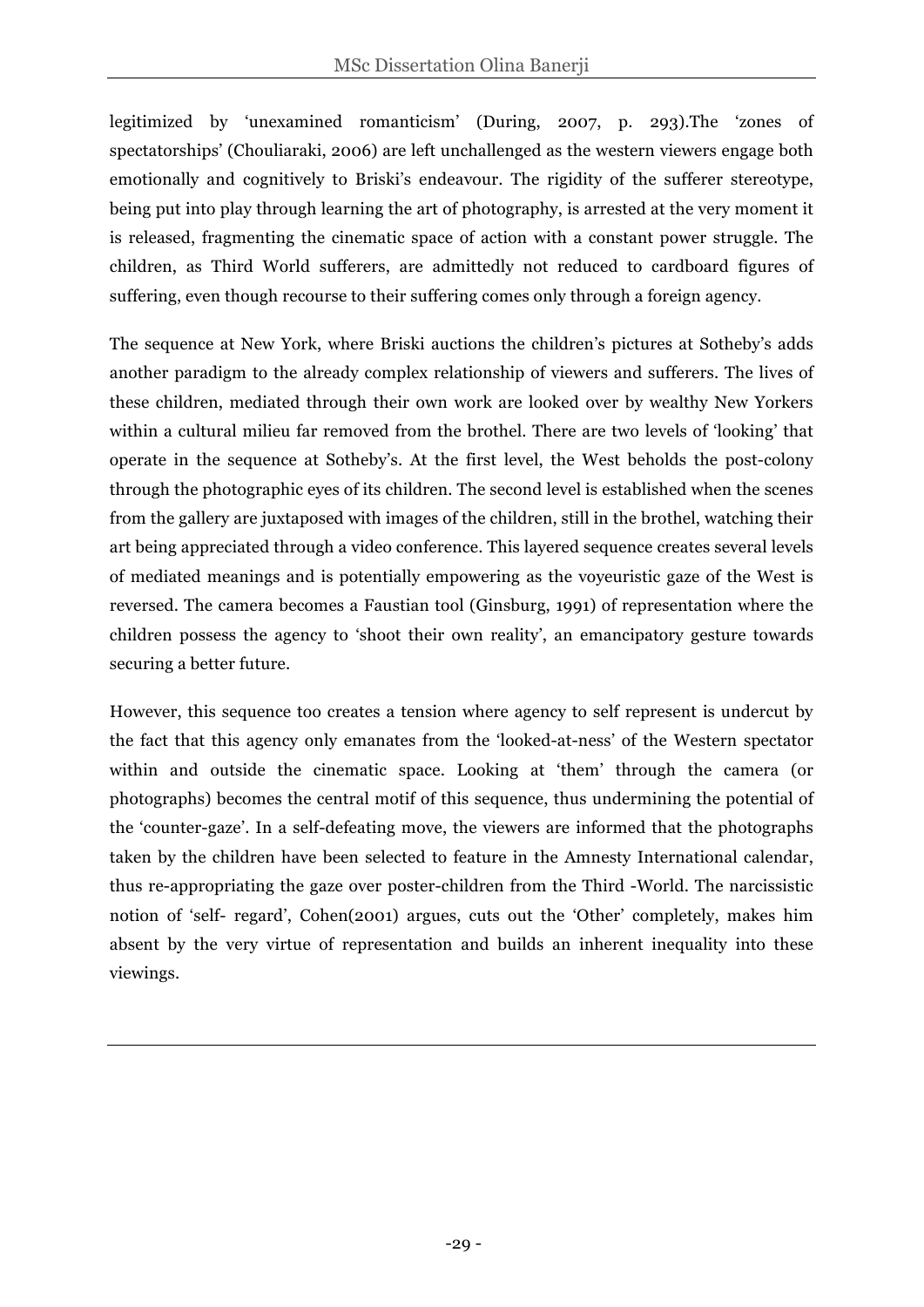### **Discussion: The Business of Reality**

The Oscars awarded to these films places them within the cultural capital of the West, making their representations 'authentic' and connected to real-world effects through the charities they support. The task of diverting attention to a 'charitable' cause simultaneously brings forth the marginalized status of the Third-World 'Other', thus complicating 'truthclaims' that are inherently disempowering to 'them'. The showcasing of the most vulnerable in Indian society is intricately connected to the kind of narrative privileged by Western filmmakers about the Third-World. However, representations only become hegemonic when they close alternative spaces for interpretation, and resist reading these films only as a *version* of Third-world reality -objectivity itself being a point of view (Nichols, 1991, p. 127) in documentary representation.

The West's control over image production about India has been challenged by the Indian elite, critiquing its over-emphasis on the 'photogenic poor' (John Hutnyk quoted in Dogra, 2009, p. 49) thus creating an unchanging reference point for the Third-World. SP recognizes the multi-faceted nature of the Indian 'Other', and despite showing inherent power relations between the different social groups, undercuts a monolithic view of the Indian identity. In contrast, BIB eliminates to a large extent any social group or class other than those of brothel owners, prostitutes and their children, hence creating a single dimension through which to view the Indian 'Other'. The few middle class figures featured are background props (Shohat & Stam, 1994, p. 206) to Briski's humanitarian endeavour.

The cinematic space of these documentaries are fraught with tension- oscillating between attempting to give the subaltern agency to speak while simultaneously reproducing , in different ways, the cinematic corollary to humanitarian aid programs and modernization development theories, that maintain the split between the First and the Third-Worlds. An effective counter-claim (see Banaji, 2010; Narain, 2010) here is that a film like *Slumdog*, while justifiably critiqued for its over-representation of urban poverty and degraded slum society, is also responsible for representing a group of "…disenfranchised people [the slum children] in a much represented country, India… [who] by and large [are] given meager space in either fiction or nonfictions media or in civic life, and acknowledge[ing] their existence." (Banaji, May 2010, p. 23).However the debate over reality and power cannot be concluded on this note since, as the analysis of representational strategies employed in the films depict, even this focus on a previously ignored sub-community is political in nature and does not lead automatically to empowerment. The 'choices' made in representing the 'Other' are still central to questions of agency within the cinematic space of humanitarianism.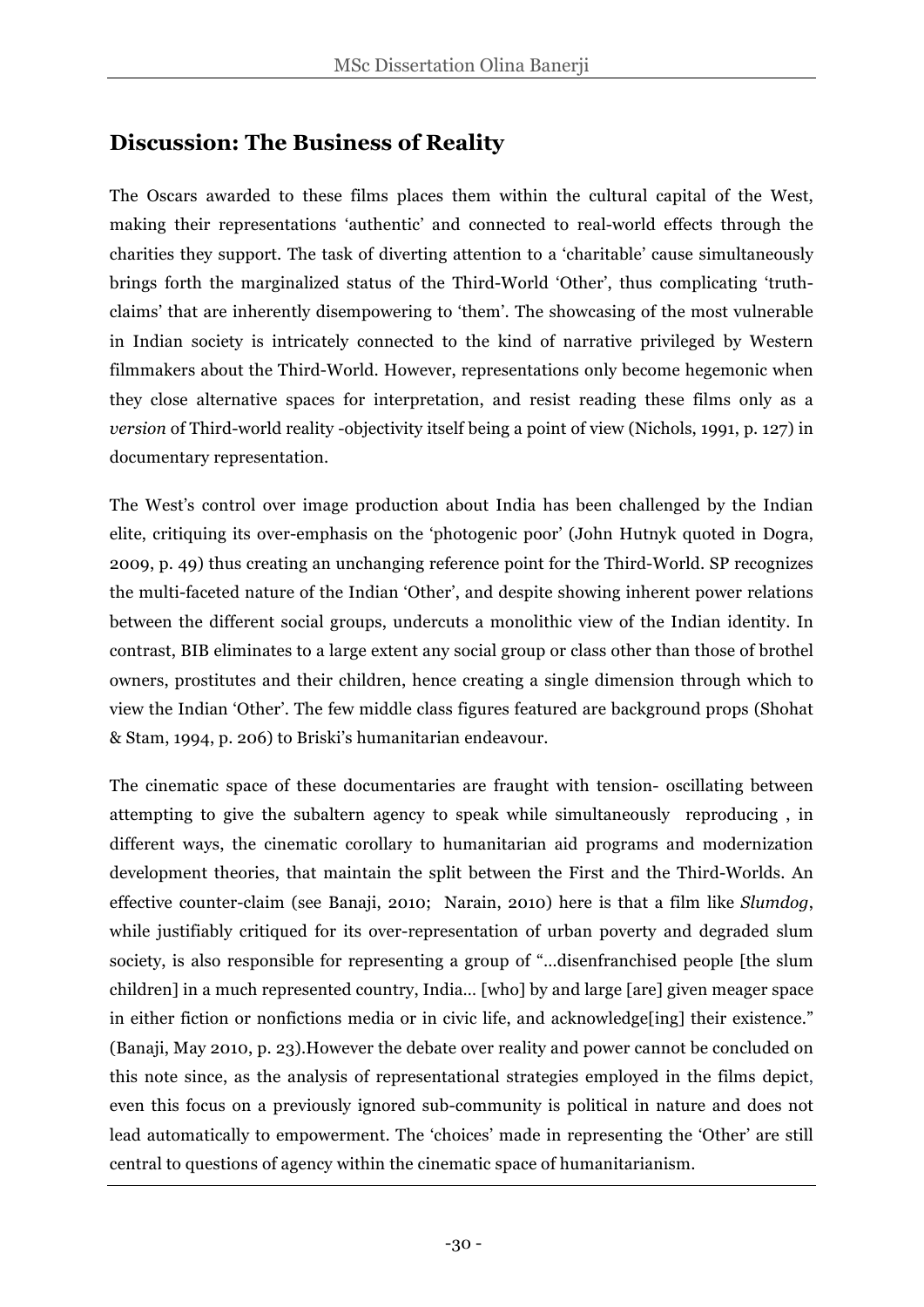### **CONCLUSION**

 $\overline{a}$ 

This essay attempted to look at the cinematic space of humanitarianism as a theoretical tool, to assess the levels of agency achieved by Third-World actors in documentary representation. The aim was to discern how a hierarchy of knowledge created about the Third-world sufferer, is reinforced in and through power relations that are historically relevant and operational. Set within the context of the Oscars, the essay also examined to what extent the image economy about the suffering 'Other' was privileged by these cinematic representations. For the purpose of discerning 'meaning-making' processes in these texts, Fairclough's Critical Discourse Analysis was used, in combination with Social Semiotics and Chouliaraki's 'Analytics of Mediation':

The actors of the First World have a predominant role in deciding subject positions for those they film. The image of the Third-World sufferer is epistemologically informed by the Oreintal conceptions of 'Otherness' and this stereotype becomes a part of 'truth-telling' about the Third-World. These humanitarian documentaries transcend their traditional roles of observation and enmesh themselves in political relationships of responsibility and control over their impoverished subjects. The question of voice, those who have it and those who 'need' to be spoken about, become a central subtext to the reading of these documentaries. The heightened tensions in these speaking positions is caused by deploying subaltern children (both orally and pictorially) as Third-World actors, thus reinforcing the infantalised/underdeveloped status of the Indian subjectivity. Having said that, it is also imperative to note that the agency to talk into the camera, and more importantly 'look' through it helps the children in the brothels to break partially with their vicitmisation, though completely etched within the narrative of benevolent First-World intervention. Contrastingly, Pinki and Ghuttru are given smaller roles in their emancipation by the filmmaker, while all developmental agency rests with Dr. Subodh. Despite the use of stereotypical symbols of poverty and destitution, these representations are challenged by competing discourses that involve multiple ways of 'looking' at Third-World identity- constantly shifting positions from empowering the Indian subaltern, to disempowering them through the 'politics of pity'; from telling material truths about the nation's poor, to enhancing the myth of the exotic 'Other'.

India's position as one of the fastest growing economies is in complete disjunction with its HDI score<sup>12</sup>, which reinforces its identity as an under-developed country. These First-World 'knowledge tools' are, arguably, new sites of power and inform the image-making processes

<sup>&</sup>lt;sup>12</sup> According to UNDP's Human Development Report 2009, India's Human Development Index ( HDI) score is significantly low at 0.612, making it  $134<sup>th</sup>$  of 182 countries.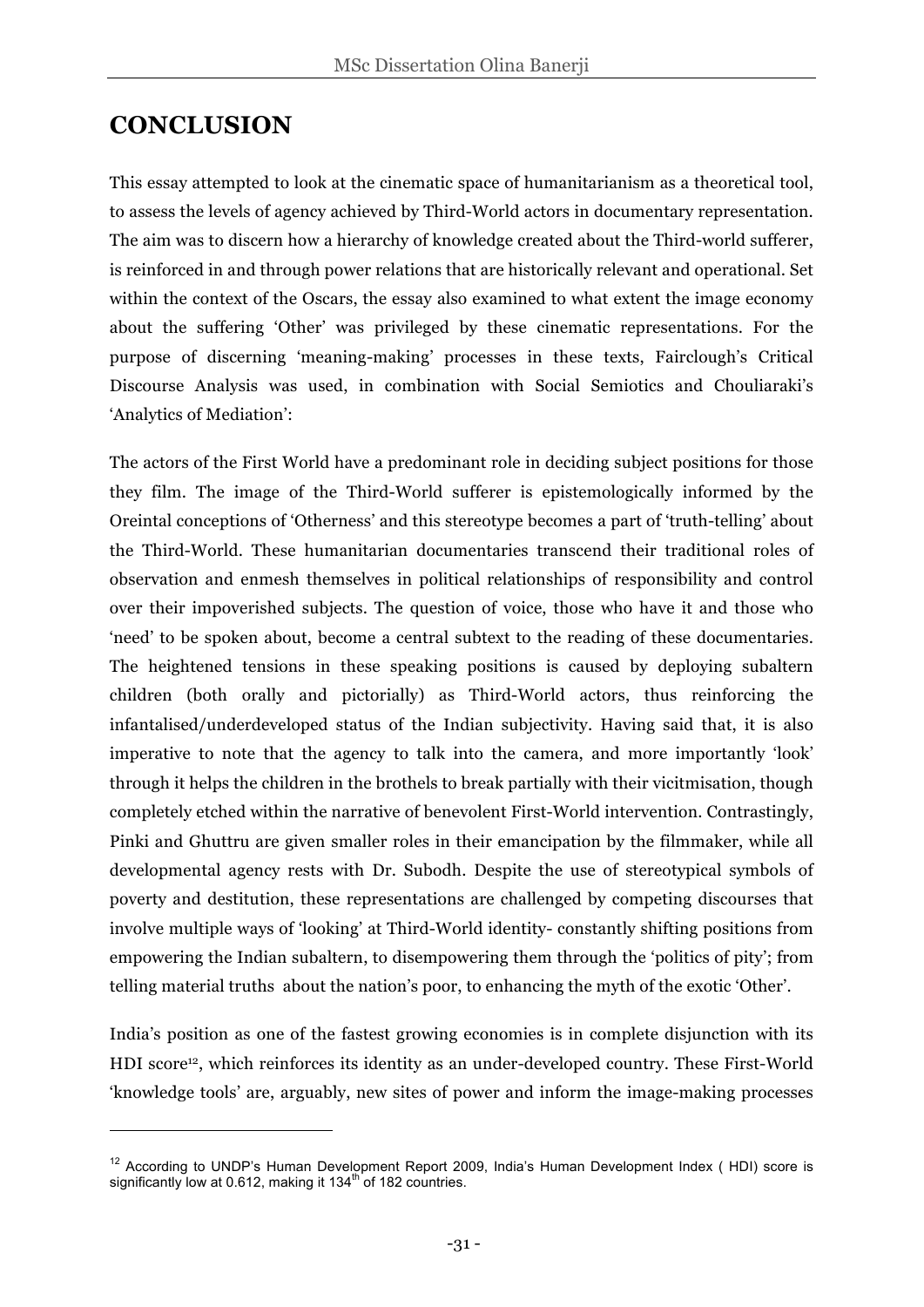which dominate global viewing positions. But despite being over-arching narratives of Third-World needs, these representations bring attention to the stark social and material inequalities within the Indian demographic, which are often papered over by the indigenous elite in self-representation. The argument here is that this relationship of giver-receiver cannot be annihilated in view of global material disparities, but **HOW** these are represented, and whether all actors involved in representation have the agency to construct their own social, historical and political identities, determines the patterns of looking at the 'Other'.

The schizophrenia of a post-colony, its patterns of social exclusion and fragmented identities needs more attention in such a project, for which, conducting an audience reception study of these films is recommended. A similar research design is employed by Banaji (2010) in her study of *Slumdog* and its global viewing audience, which better explains the multiple sites of viewing a film, sites that create empowered subject positions within the audience, and in turn lend credibility to the self-representations of Third-World actors.

What is required is a complete revaluation of how one addresses the issue of representing the Third-World. These documentary narratives about India must be studied as a combination of 'fact' and 'fiction', in order not succumb to the mystification of "reality" or to the '…ironic scepticism common to many critiques.' (Escobar, 1995, p. 20). When viewed by heterogeneous cultural groups in both First-and Third Worlds, images and narratives about the 'Other' are put into play, and can be appropriated by both subaltern and mainstream audiences, both within and outside the cinematic space of humanitarianism - who can and do articulate their own versions of 'reality'. In a world of globally mediated representations, this research design may provide new ways of analysing and negotiating the power structures behind image-making practices.

#### **ACKNOWLEDGEMENTS**

I am extremely grateful to my guides, Dr. Orgad and Dr. Banaji for their time and patience with my research question, and without whose valuable inputs, this project would not have been possible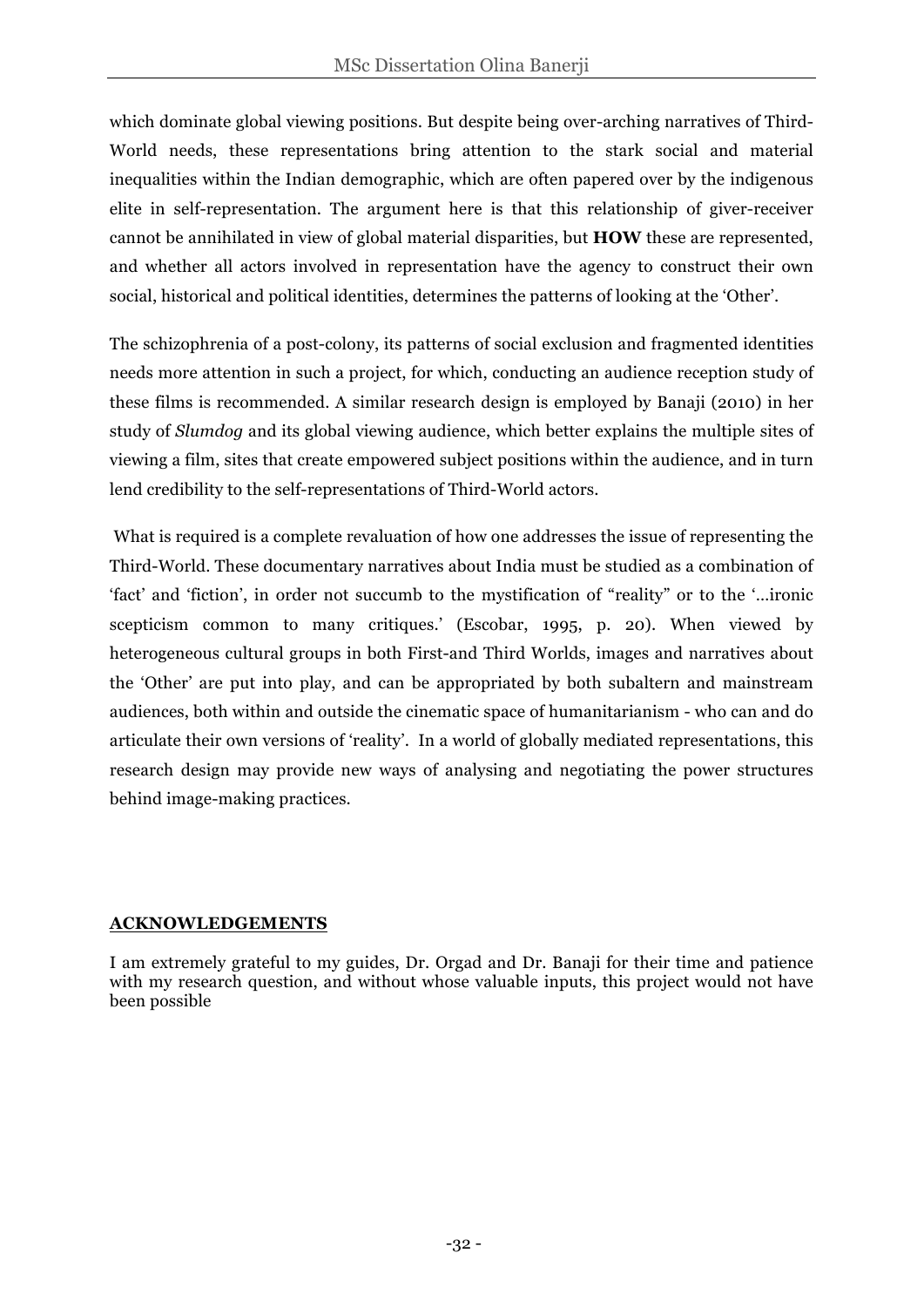#### **REFERENCES**

Ahmad, A. (1992). *In theory : classes, nations, literatures.* Verso.

- Alan Rosenthal. (1998). *New Challenges for Documentary.* University of California Press.
- Appadurai, A. (1988). Putting Hierarchy in Its Place. *Cultural Anthropology, Vol 3 ; No(1)* , 36-49.
- Appadurai, A. (1990). 'Disjuncture and Difference in the Global Cultural Economy' . *Public Culture, Vol.2, No(3)* , 1-23.
- Banaji, S. (May 2010). Seduced 'Outsiders' versus Sceptical 'Insiders'? : Slumdog Millionaire through its Re/Viewers. *Particiaptions : Jounal of Audience & Receptions Studies. Vol 7; Issue no. (1)* , 1-30.
- Barbash, L., and Taylor, L. (1996). Reframing Ethnographic Film : A "Conversation" with David MacDougall and Judith Macdougall. *American Anthropologist* , 371-387.
- Bardone-Cone, A. and Cass, K. (2007) What Does Viewing a Pro-Anorexia Website Do? An Experimental Examination of Website Exposure and Moderating Effects, *The International Journal of Eating Disorders*  40(6): 537-48.
- Barker, C. (2004). *The Sage dictionary of cultural studies.* Thousand Oaks.
- Barthes, R. (1993). *Mythologies.* Vintage.
- Berking, H. (2003). " Ethnicity is Everywhere" : On Globalisation and the Transformation of Cultural Identity. Current Sociology, 51 (3-4): 248-2.
- Bhabha, H. K. (1983). The Other Question. *Screen* 24(6): 18-36.
- Bhabha, H. K. (2004). *The Location of Culture.* Routledge.
- Boltanski, L. (1999). *Distant suffering: morality, media and politics.* Cambridge University Press.
- Briski, Z. (2005, February 28). Documentarian Briski Discusses Oscar Win. (National Public Radio, Interviewer).
- Chanan, M. (2007). *The Politics of Documentary.* British Film Institute.
- Chomsky, N., and Herman, E. S. (2002). *Manufacturing Consent : The Political Economy of the Mass Media.* Pantheon Books.
- Chouliaraki, L. (2006). *The Spectatorship Of Suffering.* Sage Publications.
- Clark, D. (2004). The Production of a contemporary famine image : The Image Economy, Indegenous Photographers and the case of Mekanic Philipos. *The Journal Of International Development. Issue 16* , 693-704.
- Cohen, S. (2001). *States of denial : Knowing about atrocities and suffering.* Polity Press.
- D.Greydanus, S. (2005). *Born into Brothels.* Retrieved May 2010, from Decent Films Guide: http://www.decentfilms.com/reviews/bornintobrothels.html
- Doezma, J. (2001). Ouch! : Western Feminists 'Wounded Attachment' to the Third World Prostitute'. *Feminist Review No. 67* , 16-38.
- Dogra, N. (2009). Distant lives, Still voices : representations of the global poor by UK-based international development NGOs. *London School of Economics and Political Science. Department of Social Policy : Thesis collection* .
- During, S. (2007). *The Cultural Studies Reader; Third Edition.* Routledge.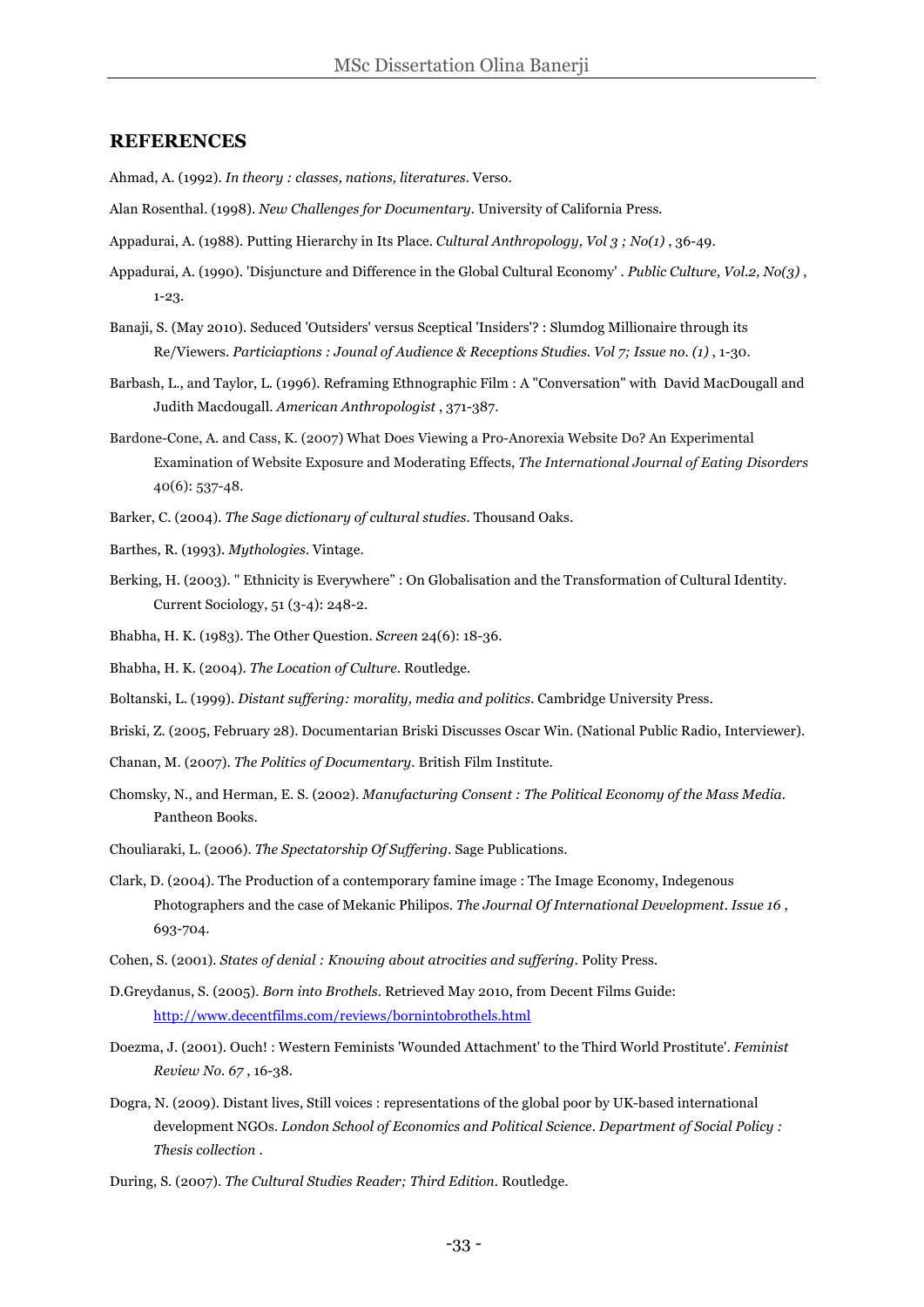- Dyer, R. (1992). *The matter of Images : Essays on Representations.* Routledge.
- Ebert, R. (2005, February 11). *Rogerebert.com.* Retrieved July 2010, from Chicago Sun-Times: http://rogerebert.suntimes.com/apps/pbcs.dll/article?AID=/20050210/REVIEWS/50127004/1023
- Escobar, A. (1995). *Encountering Development : the making and unmaking of the Third-World.* Princeton University Press.
- Fairclough, N. (1995). *Media Discourse.* Arnold.
- Fanon, F. (1963). " Concerning Violence". In F. Fanon, *Wretched of the Earth* (pp. 35-94). MacGibbon and Kee.
- Gill, R. (1995). Relativism, Reflexivity and Politics : Interrogating Discourse Analysis from a Feminist Perspective. In C. Kitzinger, and S. Wilkinson, *Feminism and discourse : psychological perspectives* (pp. 165-186). Sage Publications.
- Gill, R. (2007). *Gender and the Media.* Polity Press.
- Ginsburg, F. (1991). Indegenous Media : Faustian Contract or Global Village? *Cultural Anthropology, Vol 6; No(1)* , 92-112.
- Gupta, A., and Ferguson, J. (1992). Beyond "Culture" : Space, Identity, and the Politics of Difference. *Cultural Anthropology, Vol 7; No(1)* .
- Hall, S. (1997). *Representation : Cultural Representatios and Signifying Practices.* Sage Publications.
- Hooks, B. (2003). Chapter 14 "The Oppositional Gaze". In A. Jones (ed.), *The Feminism and Visual Culture Reader* (pp. 94-104). Routledge.
- Kishwar, M. (NA, NA). *Naive Outpourings of a Self-Hating Indian : A review of Deepa Mehta's 'Fire'.* Retrieved July 2010, from www.infinityfoundation.com:http://www.infinityfoundation.com/mandala/s\_es/s\_es\_kishw\_naive\_fram eset.htm
- Lister, M., and Wells, L. (2001). Seeing Beyond Belief : Cultural Stidues as an approach to analysing the visual. In T. Van Leeuwen, and C. Jewitt, *Handbook of Visual Analysis* (pp. 61-91). Sage Publications.
- Macdonald, M. (1995). *Representing Women : myths of feminity in the popular media.* E. Arnold.
- Macdonald, M. (2003). *Exploring Media Discourse.* Arnold.

Minh-ha, T. T. (1989). *Woman, Native, Other : Writing Postcoloniality and Feminism.* Indiana University Press.

- Moeller, S. D. (2002). A Hierarchy of Innocence : The Media's Use of Children in the Telling of International News. *The Harvard International Journal of Press/Politcs,* 36(7): 36-56.
- Mulvey, L. (1989). *Visual and other pleasures.* Macmillan.
- Nandy, A. (2002). The Beautiful, Expanding Future of Poverty : Popular Economics as a Psychological Defense. *International Studies Review* , pp. 107-121.
- Narain, A. (2010, February 25). *Dialogic.* Retrieved July 2010, from Blogspot.com: http://dialogic.blogspot.com/2010/02/atticus-narain-rethinking-post-colonial.html
- Nichols, B. (1991). *Representing reality : issues and concepts in documentary .* Indiana University Press.
- Pickering, M. (2001). Stereotyping : The Politics Of Representation. MacMillan.
- Pink, S. (2001). *Doing Visual Ethnography : Images, Media and Representation in research.* Sage.
- Renov, M. (1993). *Theorizing Documentary.* Routledge.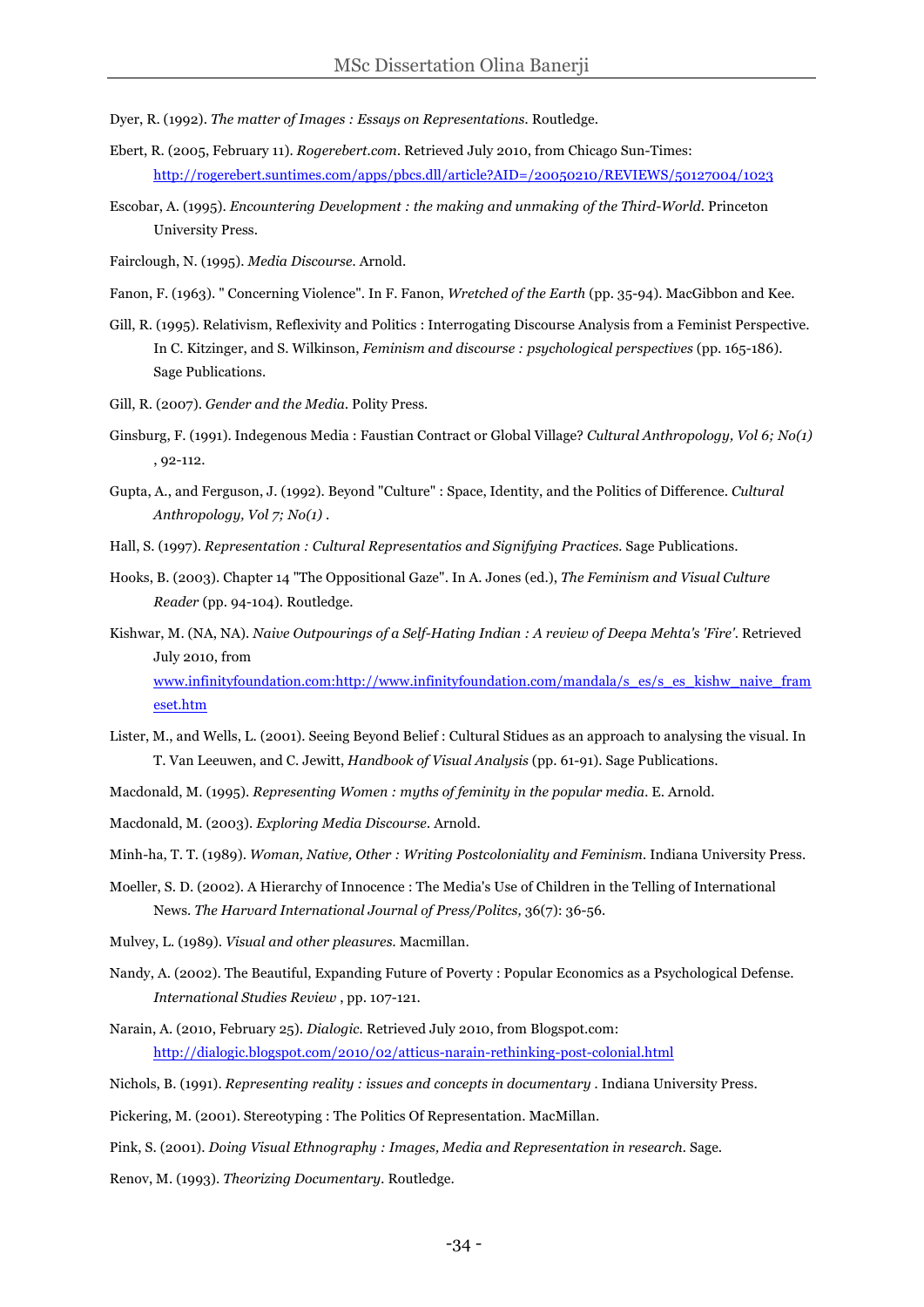- Rose, G. (2001). *Visual Methodologies : an introduction to the interpretation of visual materials.* Sage Publications.
- Ruby, J. (2000). *Picturing Culture : Explorations in Film and Anthropology.* The University of Chicago Press.
- Said, E. (2001). *Reflections on exile, and other literary and cultural essays.* Granta.
- Said, E. (2003). *Orientalism.* Penguin Classics.
- Shohat, E., and Stam, R. (1994). *Unthinking Eurocentrism.* Routledge.
- Shome, R. (1996). Race and popular cinema : The rhetorical strategies of whiteness in City of Joy. *Communication Quarterly, 44(4)* , 502.
- Silverstone, R. (2007). *Media and Morality : on the rise of the Mediapolis*. Polity Press.
- Simpson, K. (2004). 'Doing Development : The Gap Yar, Volunteer-Tourists and a Popular Practice Of Development. *Journal of International Development* , 681-92.
- Smile Pinki An Interview with the Filmmaker (HBO) http://www.youtube.com/watch?v=tiwuVZAUyw0&feature=search
- Smith, D. J. (2009). "Big-eyed, wide-eyed, sad-eyed children: Constructing the humanitarian space in social justice documentaries." . *Studies in Documentary Film. 3:2* , 159–75.
- Tejpal, T. (2009, March 07). The Missionary Position. *Tehelka Magazine* .
- Tester, K. (2001). *Compassion, Morality, and the Media*. Open University Press.
- Tucker, V. (1997). *Cultural Perspectives On Development.* Frank Cass.
- Van Leeuwen, T., and Jewitt, C. (2001). *Handbook of Visual Analysis.* Sage Publications.
- Waldman, D., and Walker, J. (1999). *Feminism And Documentary.* University Of Minnesota Press.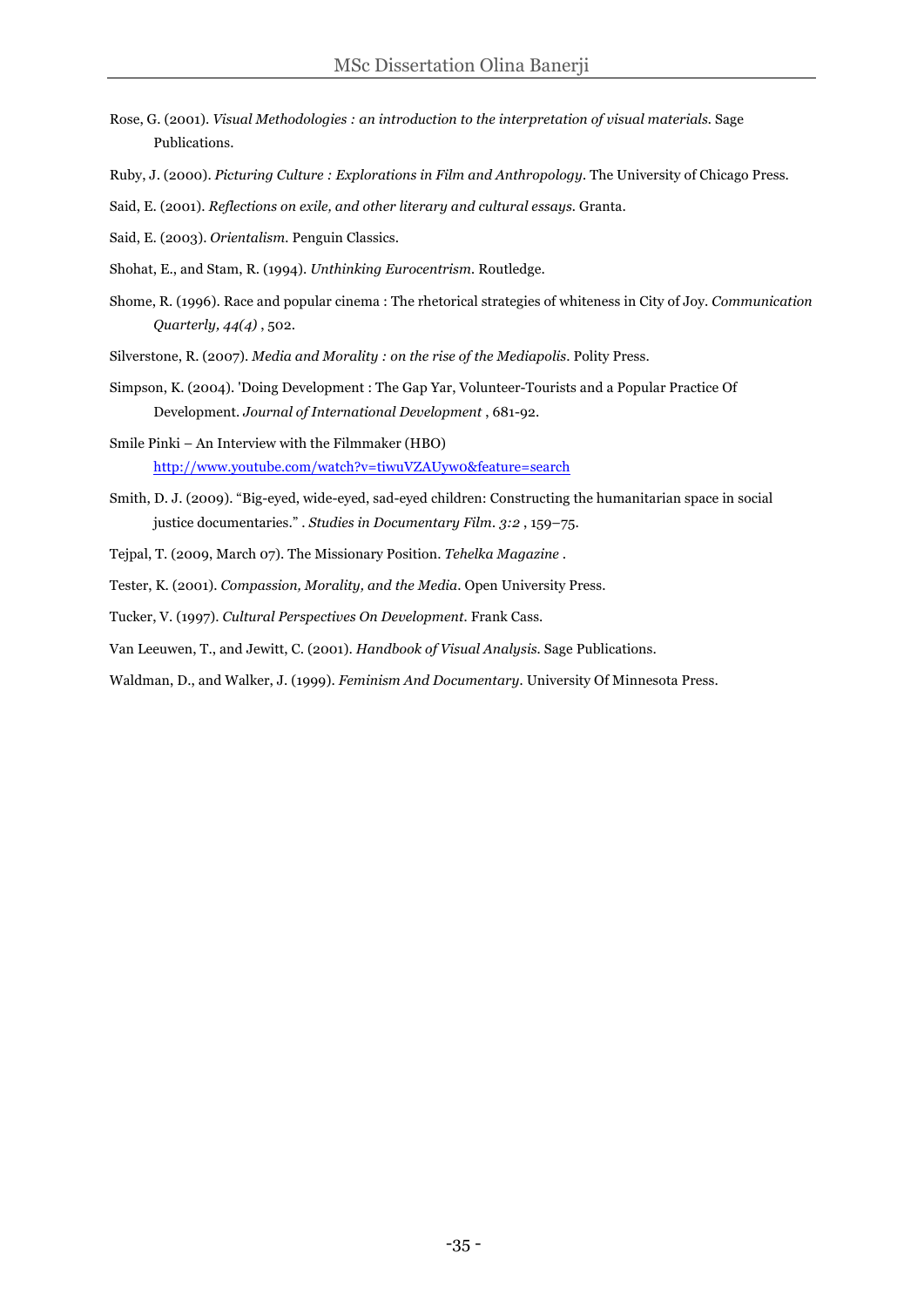## **APPENDICIES**

#### APPENDIX 1: ANALYSIS SHEET

| <b>CAMERA ANGLE</b><br>High/low<br>Level of contact with characters-close-<br>ups or long shots?<br>Point-of view shots (center<br>οf<br>consciousness) | <b>LIGHTING</b><br>Use of shade and light<br>Shooting at night/day<br>Artificial vs. Natural lighting                                                                                                                                                         |
|---------------------------------------------------------------------------------------------------------------------------------------------------------|---------------------------------------------------------------------------------------------------------------------------------------------------------------------------------------------------------------------------------------------------------------|
| <b>ICONS/SYMBOLS</b><br>Symbols that denote India<br>Intertextuality<br>Repetition                                                                      | <b>LOCATION/FRAME</b><br>Characters' surroundings<br>Introduction to the locale<br>Background/foreground<br>Inclusion/exclusion of characters from<br>the frame<br>Interaction of characters with their<br>surroundings<br>Moving away/coming into the locale |
| <b>MUSIC</b><br>Diegetic/Non-diegetic<br>Part of evolving the narrative<br>Indicator of mood                                                            | <b>EDITING</b><br>Use of montage<br>Juxtaposition of scenes/characters<br>Combination of narration and picture                                                                                                                                                |

#### APPENDIX 2: *Interpretation Sheet*

The "image" of the social group was evaluated further through a second round of analysis after the tabled categories: (Shohat & Stam, 1994)

- ! How much space do they occupy in the shot?
- Are they seen in close-ups or only distant shots?
- ! How often do they appear compared with the 'White' figure and for how long?
- ! Are they active, desiring characters or just props?
- ! Do the eyeline matches identify us with one gaze rather than another>
- Whose looks are reciprocated, whose are ignored?
- ! How do character positionings communicate social differences or changes in status?
- ! How do body language, posture, and facial expression communicate social hierarchies, arrogance, servility, resentment and pride?
- ! Is there an esthetic segregation whereby one group is haloed and the other villainised?
- ! What homologies inform artistic and political representation?